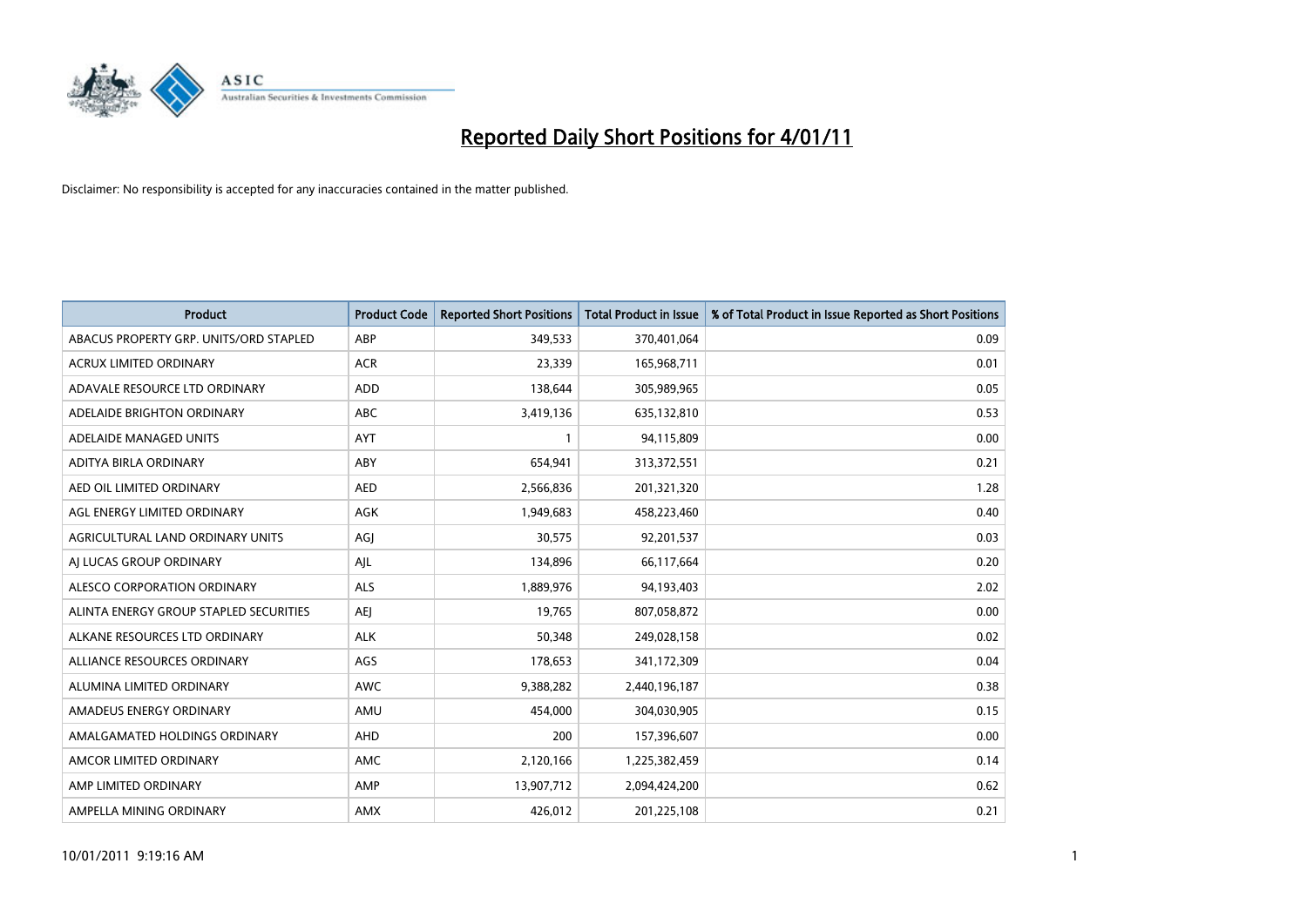

| <b>Product</b>                          | <b>Product Code</b> | <b>Reported Short Positions</b> | <b>Total Product in Issue</b> | % of Total Product in Issue Reported as Short Positions |
|-----------------------------------------|---------------------|---------------------------------|-------------------------------|---------------------------------------------------------|
| ANDEAN RESOURCES LTD ORDINARY           | <b>AND</b>          | 431,270                         | 553,837,096                   | 0.07                                                    |
| ANSELL LIMITED ORDINARY                 | <b>ANN</b>          | 1,809,658                       | 133,007,903                   | 1.36                                                    |
| ANTARES ENERGY LTD ORDINARY             | <b>AZZ</b>          | 14,180                          | 299,333,110                   | 0.00                                                    |
| ANZ BANKING GRP LTD ORDINARY            | ANZ                 | 3,293,729                       | 2,595,984,659                 | 0.12                                                    |
| APA GROUP STAPLED SECURITIES            | <b>APA</b>          | 6,992,416                       | 551,689,118                   | 1.28                                                    |
| APEX MINERALS NL ORDINARY               | <b>AXM</b>          | 885,146                         | 3,567,819,915                 | 0.02                                                    |
| APN EUROPEAN RETAIL UNITS STAPLED SEC.  | <b>AEZ</b>          | 11,832                          | 544,910,660                   | 0.00                                                    |
| APN NEWS & MEDIA ORDINARY               | <b>APN</b>          | 14,625,193                      | 606,084,019                   | 2.41                                                    |
| APOLLO GAS LIMITED ORDINARY             | <b>AZO</b>          | 375,000                         | 90,400,136                    | 0.41                                                    |
| AQUARIUS PLATINUM. ORDINARY             | <b>AOP</b>          | 2,708,063                       | 463,241,295                   | 0.57                                                    |
| AQUILA RESOURCES ORDINARY               | <b>AQA</b>          | 1,805,758                       | 356,489,297                   | 0.50                                                    |
| ARAFURA RESOURCE LTD ORDINARY           | <b>ARU</b>          | 3,400,393                       | 366,300,342                   | 0.93                                                    |
| ARB CORPORATION ORDINARY                | <b>ARP</b>          | 52,434                          | 72,481,302                    | 0.07                                                    |
| ARDENT LEISURE GROUP STAPLED SECURITIES | AAD                 | 1,744,374                       | 312,836,274                   | 0.56                                                    |
| ARISTOCRAT LEISURE ORDINARY             | <b>ALL</b>          | 23,140,811                      | 533,983,910                   | 4.34                                                    |
| ASCIANO LIMITED ORDINARY                | <b>AIO</b>          | 11,259,265                      | 2,926,103,883                 | 0.40                                                    |
| ASG GROUP LIMITED ORDINARY              | <b>ASZ</b>          | 6,170                           | 168,247,718                   | 0.00                                                    |
| ASPEN GROUP ORD/UNITS STAPLED           | APZ                 | 1,095,849                       | 588,269,075                   | 0.17                                                    |
| ASTRO JAP PROP GROUP STAPLED SECURITIES | AJA                 | 1,134,835                       | 508,212,161                   | 0.23                                                    |
| ASX LIMITED ORDINARY                    | ASX                 | 966,075                         | 175,136,729                   | 0.54                                                    |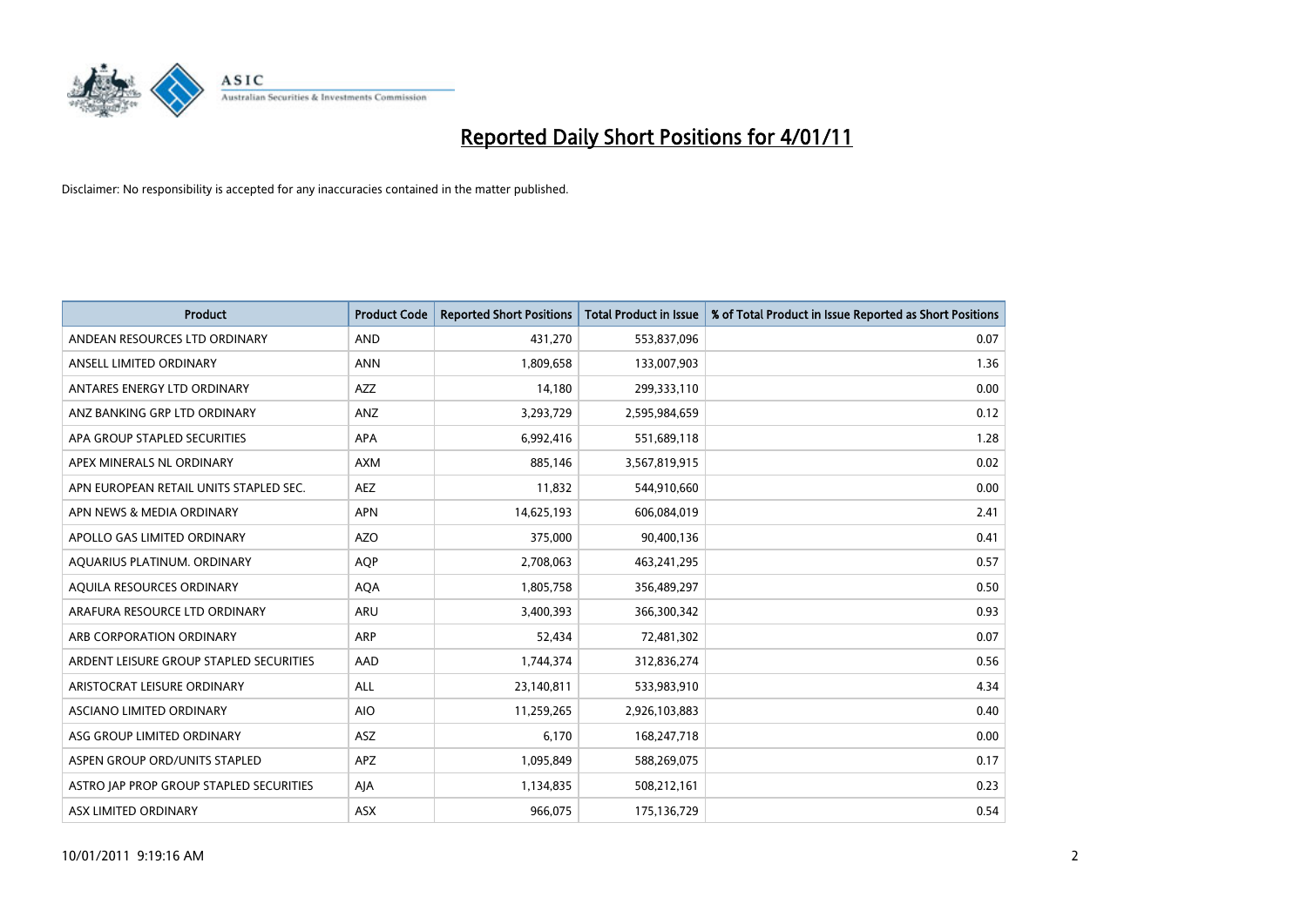

| <b>Product</b>                       | <b>Product Code</b> | <b>Reported Short Positions</b> | <b>Total Product in Issue</b> | % of Total Product in Issue Reported as Short Positions |
|--------------------------------------|---------------------|---------------------------------|-------------------------------|---------------------------------------------------------|
| ATLANTIC LIMITED ORDINARY            | ATI                 | 232,623                         | 110,242,044                   | 0.21                                                    |
| ATLAS IRON LIMITED ORDINARY          | <b>AGO</b>          | 6,489,591                       | 546,957,119                   | 1.17                                                    |
| AUCKLAND INTERNATION ORDINARY        | <b>AIA</b>          | 121,987                         | 1,317,998,787                 | 0.01                                                    |
| AURORA OIL & GAS ORDINARY            | <b>AUT</b>          | 460,317                         | 380,037,862                   | 0.12                                                    |
| <b>AUSDRILL LIMITED ORDINARY</b>     | ASL                 | 438,840                         | 262,833,907                   | 0.16                                                    |
| <b>AUSENCO LIMITED ORDINARY</b>      | AAX                 | 4,096,239                       | 122,427,576                   | 3.34                                                    |
| <b>AUSTAL LIMITED ORDINARY</b>       | ASB                 | 160,584                         | 188,069,638                   | 0.08                                                    |
| AUSTAR UNITED ORDINARY               | <b>AUN</b>          | 12,271,324                      | 1,271,357,418                 | 0.96                                                    |
| AUSTBROKERS HOLDINGS ORDINARY        | <b>AUB</b>          | 2                               | 54,339,433                    | 0.00                                                    |
| AUSTEREO GROUP LTD. ORDINARY         | <b>AEO</b>          | 2,248                           | 344,783,708                   | 0.00                                                    |
| AUSTIN ENGINEERING ORDINARY          | <b>ANG</b>          | 21,939                          | 71,614,403                    | 0.03                                                    |
| <b>AUSTRALAND ASSETS ASSETS</b>      | AAZPB               | 1,168                           | 2,750,000                     | 0.04                                                    |
| AUSTRALAND PROPERTY STAPLED SECURITY | <b>ALZ</b>          | 2,688,034                       | 576,837,197                   | 0.46                                                    |
| AUSTRALIAN AGRICULT, ORDINARY        | AAC                 | 1,477,181                       | 264,264,459                   | 0.55                                                    |
| <b>AUSTRALIAN EDUCATION UNITS</b>    | <b>AEU</b>          | 625,000                         | 134,973,383                   | 0.46                                                    |
| AUSTRALIAN INFRASTR, UNITS/ORDINARY  | <b>AIX</b>          | 775,322                         | 620,733,944                   | 0.13                                                    |
| AUSTRALIAN MINES LTD ORDINARY        | <b>AUZ</b>          | 1,400,000                       | 349,083,108                   | 0.40                                                    |
| AUSTRALIAN PHARM, ORDINARY           | API                 | 743,434                         | 488,115,883                   | 0.15                                                    |
| AUTOMOTIVE HOLDINGS ORDINARY         | <b>AHE</b>          | 288,438                         | 226,387,577                   | 0.12                                                    |
| AVEXA LIMITED ORDINARY               | <b>AVX</b>          | 243,657                         | 847,688,779                   | 0.03                                                    |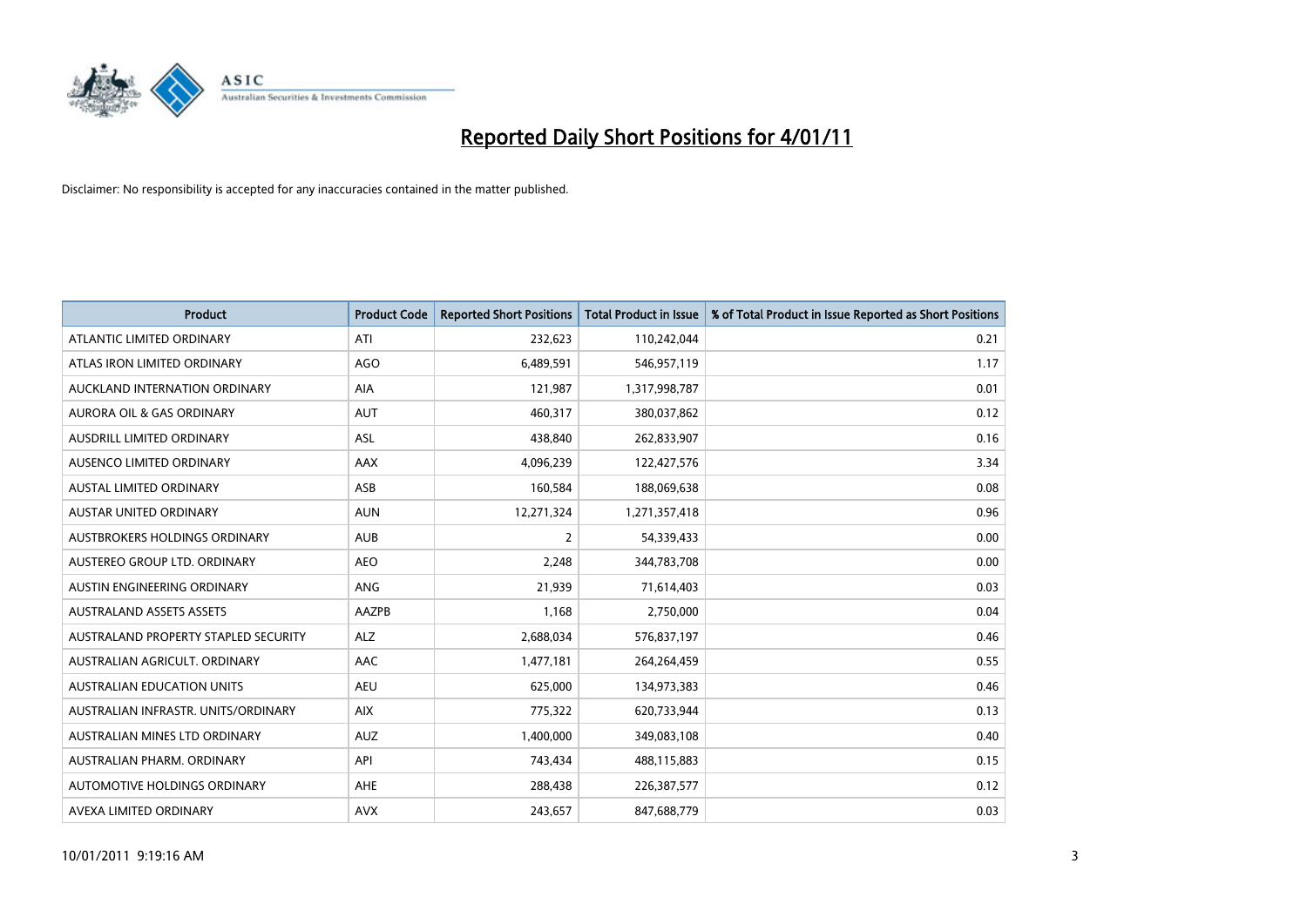

| <b>Product</b>                       | <b>Product Code</b> | <b>Reported Short Positions</b> | <b>Total Product in Issue</b> | % of Total Product in Issue Reported as Short Positions |
|--------------------------------------|---------------------|---------------------------------|-------------------------------|---------------------------------------------------------|
| AVOCA RESOURCES ORDINARY             | <b>AVO</b>          | 2,326,914                       | 302,599,660                   | 0.77                                                    |
| AWE LIMITED ORDINARY                 | <b>AWE</b>          | 3,881,361                       | 521,871,941                   | 0.75                                                    |
| AXA ASIA PACIFIC ORDINARY            | <b>AXA</b>          | 396,853                         | 2,067,095,545                 | 0.01                                                    |
| BANK OF QUEENSLAND. ORDINARY         | <b>BOO</b>          | 852,158                         | 222,072,957                   | 0.39                                                    |
| <b>BANNERMAN RESOURCES ORDINARY</b>  | <b>BMN</b>          | 23.100                          | 234,435,934                   | 0.01                                                    |
| <b>BASS STRAIT OIL CO ORDINARY</b>   | <b>BAS</b>          | 1,482                           | 291,030,250                   | 0.00                                                    |
| <b>BATHURST RESOURCES ORDINARY</b>   | <b>BTU</b>          | 2,970,453                       | 608,686,983                   | 0.49                                                    |
| <b>BAUXITE RESOURCE LTD ORDINARY</b> | <b>BAU</b>          | 35,697                          | 234,379,896                   | 0.02                                                    |
| <b>BC IRON LIMITED ORDINARY</b>      | <b>BCI</b>          | 8,765                           | 92,561,000                    | 0.01                                                    |
| BEACH ENERGY LIMITED ORDINARY        | <b>BPT</b>          | 3,605,548                       | 1,099,021,290                 | 0.32                                                    |
| BENDIGO AND ADELAIDE ORDINARY        | <b>BEN</b>          | 6,169,290                       | 357,588,814                   | 1.71                                                    |
| BERKELEY RESOURCES ORDINARY          | <b>BKY</b>          | 559,799                         | 141,935,898                   | 0.39                                                    |
| BETASHARES ASX FIN ETF UNITS         | <b>OFN</b>          | 12,650                          | 3,209,251                     | 0.39                                                    |
| <b>BHP BILLITON LIMITED ORDINARY</b> | <b>BHP</b>          | 22,564,201                      | 3,356,081,497                 | 0.68                                                    |
| <b>BILLABONG ORDINARY</b>            | <b>BBG</b>          | 7,956,201                       | 253,613,826                   | 3.10                                                    |
| <b>BIOTA HOLDINGS ORDINARY</b>       | <b>BTA</b>          | 1,670,316                       | 180,805,565                   | 0.93                                                    |
| <b>BISALLOY STEEL ORDINARY</b>       | <b>BIS</b>          | 84,480                          | 216,455,965                   | 0.04                                                    |
| BKI INVESTMENT LTD ORDINARY          | BKI                 | 508                             | 420,919,092                   | 0.00                                                    |
| <b>BLACKTHORN RESOURCES ORDINARY</b> | <b>BTR</b>          | 35,848                          | 106,885,300                   | 0.03                                                    |
| <b>BLUESCOPE STEEL LTD ORDINARY</b>  | <b>BSL</b>          | 25,479,016                      | 1,842,207,385                 | 1.39                                                    |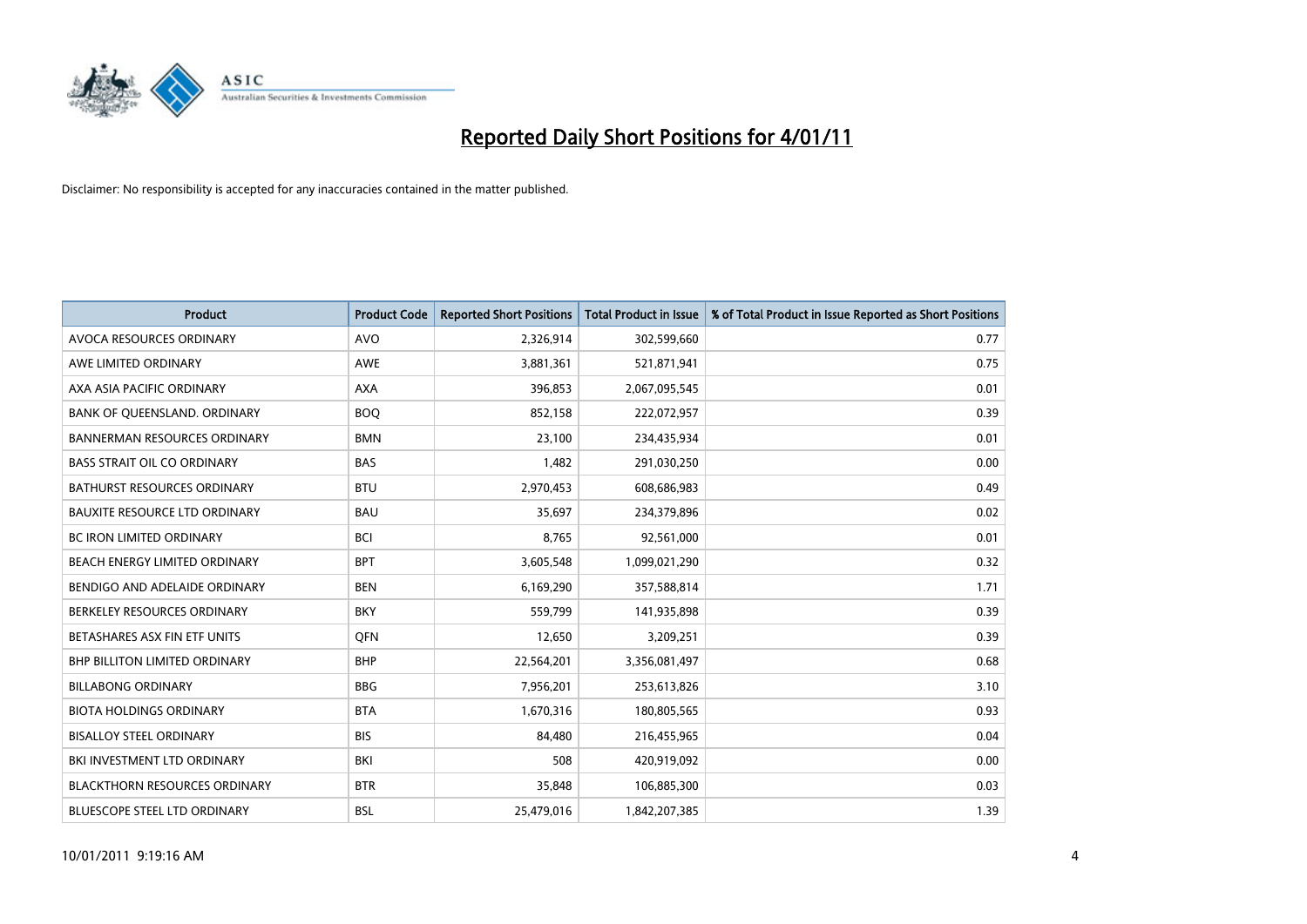

| Product                                  | <b>Product Code</b> | <b>Reported Short Positions</b> | <b>Total Product in Issue</b> | % of Total Product in Issue Reported as Short Positions |
|------------------------------------------|---------------------|---------------------------------|-------------------------------|---------------------------------------------------------|
| <b>BOART LONGYEAR ORDINARY</b>           | <b>BLY</b>          | 1,364,607                       | 461,163,412                   | 0.30                                                    |
| <b>BOOM LOGISTICS ORDINARY</b>           | <b>BOL</b>          | 337,999                         | 461,500,712                   | 0.07                                                    |
| <b>BORAL LIMITED, ORDINARY</b>           | <b>BLD</b>          | 23,565,587                      | 724,446,767                   | 3.28                                                    |
| BOTSWANA METALS LTD ORDINARY             | <b>BML</b>          | 7,000                           | 106,421,094                   | 0.01                                                    |
| <b>BOW ENERGY LIMITED ORDINARY</b>       | <b>BOW</b>          | 103,514                         | 348,972,041                   | 0.03                                                    |
| <b>BRADKEN LIMITED ORDINARY</b>          | <b>BKN</b>          | 513,227                         | 139,639,929                   | 0.38                                                    |
| <b>BRAMBLES LIMITED ORDINARY</b>         | <b>BXB</b>          | 7,293,685                       | 1,450,661,570                 | 0.49                                                    |
| BREVILLE GROUP LTD ORDINARY              | <b>BRG</b>          | 2,740                           | 129,615,322                   | 0.00                                                    |
| BRICKWORKS LIMITED ORDINARY              | <b>BKW</b>          | 17,323                          | 147,567,333                   | 0.01                                                    |
| <b>BROCKMAN RESOURCES ORDINARY</b>       | <b>BRM</b>          | 302,069                         | 144,793,151                   | 0.21                                                    |
| <b>BUNNINGS WAREHOUSE ORDINARY UNITS</b> | <b>BWP</b>          | 601,813                         | 427,042,646                   | 0.13                                                    |
| <b>BUREY GOLD LIMITED ORDINARY</b>       | <b>BYR</b>          | 255,877                         | 245,621,791                   | 0.10                                                    |
| <b>BURU ENERGY ORDINARY</b>              | <b>BRU</b>          | 155,589                         | 182,780,549                   | 0.09                                                    |
| <b>CABCHARGE AUSTRALIA ORDINARY</b>      | CAB                 | 884,897                         | 120,437,014                   | 0.72                                                    |
| CALTEX AUSTRALIA ORDINARY                | <b>CTX</b>          | 4,937,095                       | 270,000,000                   | 1.83                                                    |
| <b>CAMPBELL BROTHERS ORDINARY</b>        | <b>CPB</b>          | 62,935                          | 67,503,411                    | 0.09                                                    |
| CAPE LAMBERT RES LTD ORDINARY            | <b>CFE</b>          | 842,414                         | 584,125,691                   | 0.14                                                    |
| <b>CARBON ENERGY ORDINARY</b>            | <b>CNX</b>          | 540,632                         | 640,569,620                   | 0.08                                                    |
| <b>CARDNO LIMITED ORDINARY</b>           | CDD                 | 5,744                           | 105,797,439                   | 0.00                                                    |
| CARNARVON PETROLEUM ORDINARY             | <b>CVN</b>          | 82,875                          | 687,820,634                   | 0.02                                                    |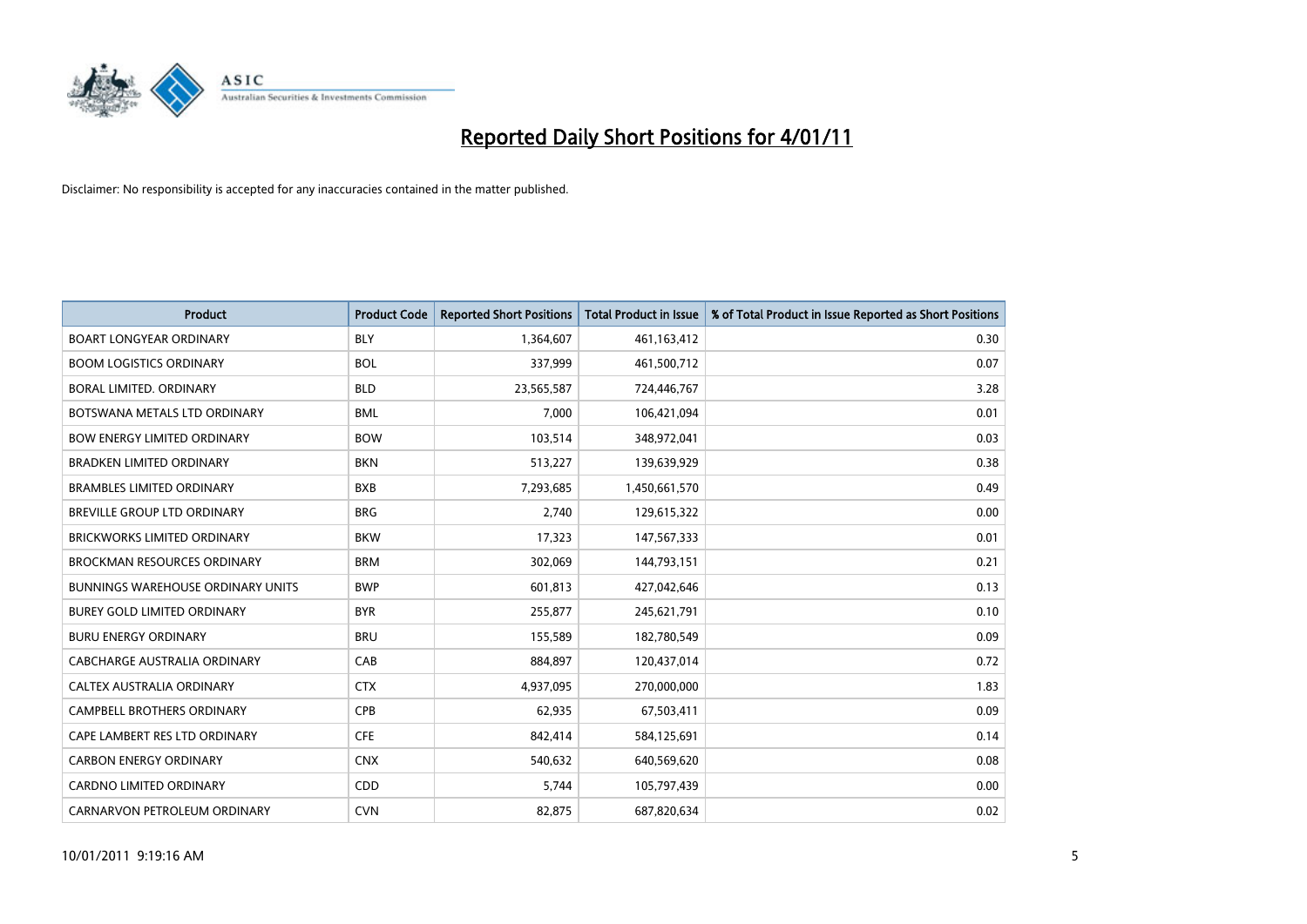

| Product                                    | <b>Product Code</b> | <b>Reported Short Positions</b> | <b>Total Product in Issue</b> | % of Total Product in Issue Reported as Short Positions |
|--------------------------------------------|---------------------|---------------------------------|-------------------------------|---------------------------------------------------------|
| <b>CARNEGIE WAVE ENERGY ORDINARY</b>       | <b>CWE</b>          | 83,000                          | 565,237,627                   | 0.01                                                    |
| <b>CARPATHIAN RESOURCES ORDINARY</b>       | <b>CPN</b>          | 75,000                          | 265,533,501                   | 0.03                                                    |
| CARPENTARIA EXP. LTD ORDINARY              | CAP                 | 9,777                           | 94,341,301                    | 0.01                                                    |
| CARSALES.COM LTD ORDINARY                  | <b>CRZ</b>          | 2,628,912                       | 234,073,300                   | 1.11                                                    |
| CASH CONVERTERS ORD/DIV ACCESS             | CCV                 | 87.822                          | 379,761,025                   | 0.01                                                    |
| <b>CASPIAN OIL &amp; GAS ORDINARY</b>      | <b>CIG</b>          | 50,000                          | 1,331,500,513                 | 0.00                                                    |
| CATALPA RESOURCES ORDINARY                 | CAH                 | 58,698                          | 162,832,907                   | 0.04                                                    |
| <b>CEC GROUP LIMITED ORDINARY</b>          | <b>CEG</b>          | 1,750                           | 79,662,662                    | 0.00                                                    |
| <b>CELLNET GROUP ORDINARY</b>              | <b>CLT</b>          | 1,342                           | 69,875,723                    | 0.00                                                    |
| CENTRAL PETROLEUM ORDINARY                 | <b>CTP</b>          | 11,455                          | 982,298,842                   | 0.00                                                    |
| <b>CENTRO PROPERTIES UNITS/ORD STAPLED</b> | <b>CNP</b>          | 338,518                         | 972,414,514                   | 0.03                                                    |
| CENTRO RETAIL GROUP STAPLED SECURITIES     | <b>CER</b>          | 775,194                         | 2,286,399,424                 | 0.03                                                    |
| <b>CERAMIC FUEL CELLS ORDINARY</b>         | <b>CFU</b>          | 397,373                         | 1,201,353,566                 | 0.03                                                    |
| <b>CFS RETAIL PROPERTY UNITS</b>           | <b>CFX</b>          | 41,536,191                      | 2,825,628,530                 | 1.47                                                    |
| <b>CGA MINING LIMITED ORDINARY</b>         | CGX                 | 75,427                          | 333,265,726                   | 0.02                                                    |
| <b>CHALICE GOLD MINES ORDINARY</b>         | <b>CHN</b>          | 67,500                          | 211,455,886                   | 0.03                                                    |
| CHALLENGER DIV.PRO. STAPLED UNITS          | <b>CDI</b>          | 66,466                          | 913,426,007                   | 0.00                                                    |
| CHALLENGER INFRAST. STAPLED UNITS          | <b>CIF</b>          | 8,731                           | 316,223,785                   | 0.00                                                    |
| <b>CHALLENGER LIMITED ORDINARY</b>         | <b>CGF</b>          | 5,610,267                       | 501,959,841                   | 1.11                                                    |
| CHANDLER MACLEOD LTD ORDINARY              | <b>CMG</b>          | 11,970                          | 422,031,685                   | 0.00                                                    |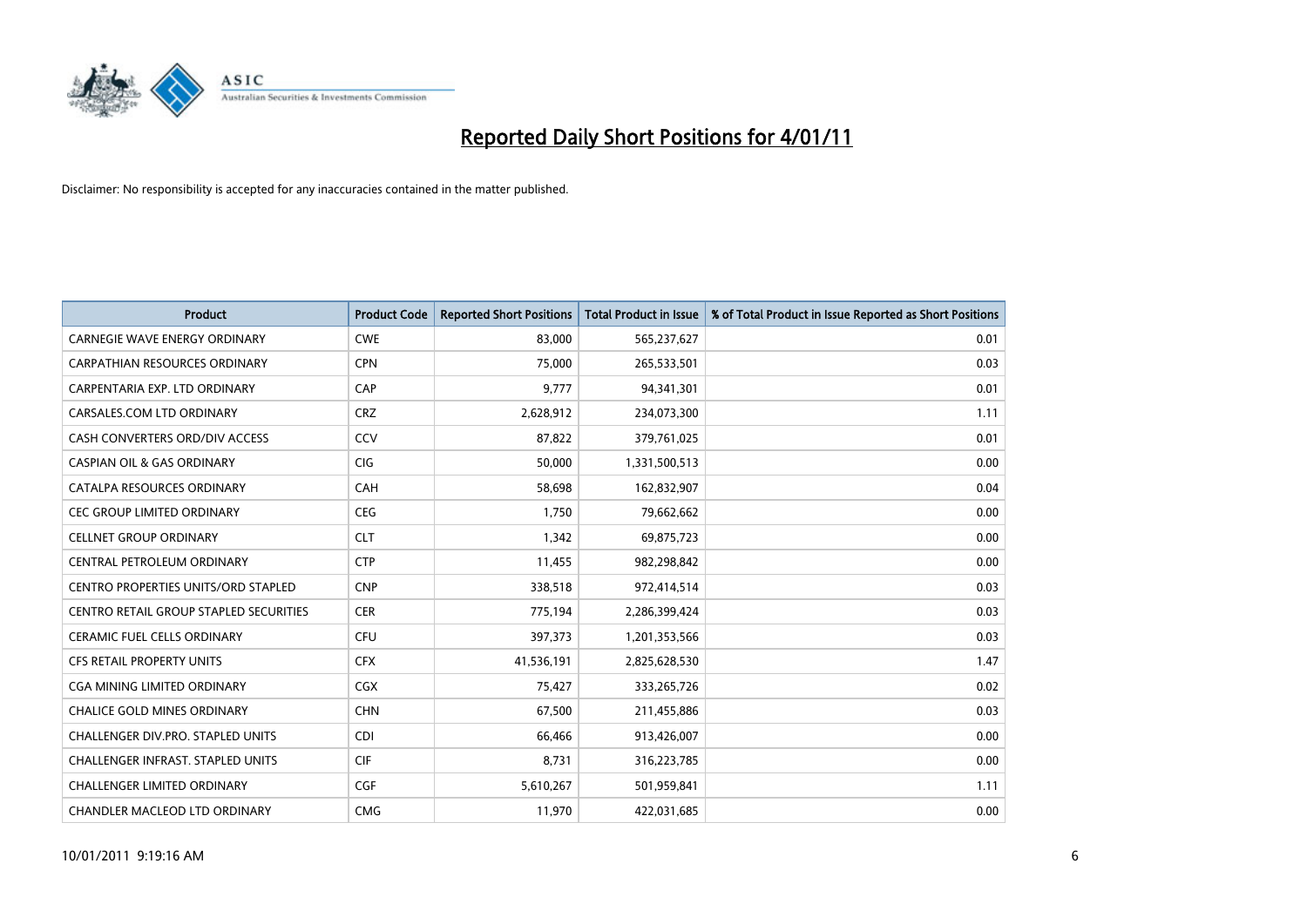

| <b>Product</b>                          | <b>Product Code</b> | <b>Reported Short Positions</b> | <b>Total Product in Issue</b> | % of Total Product in Issue Reported as Short Positions |
|-----------------------------------------|---------------------|---------------------------------|-------------------------------|---------------------------------------------------------|
| CHARTER HALL GROUP STAPLED US PROHIBIT. | <b>CHC</b>          | 433,414                         | 306,341,814                   | 0.13                                                    |
| <b>CHARTER HALL OFFICE UNIT</b>         | C <sub>O</sub> O    | 1,276,049                       | 493,319,730                   | 0.25                                                    |
| <b>CHARTER HALL RETAIL UNITS</b>        | <b>CQR</b>          | 869,930                         | 305,810,723                   | 0.29                                                    |
| CHEMGENEX PHARMACEUT ORDINARY           | <b>CXS</b>          | 195,195                         | 283,348,870                   | 0.07                                                    |
| CITADEL RESOURCE GRP ORDINARY           | CGG                 | 1,797,458                       | 2,420,045,889                 | 0.07                                                    |
| CITIGOLD CORP LTD ORDINARY              | <b>CTO</b>          | 703,900                         | 1,040,278,301                 | 0.07                                                    |
| <b>CLOUGH LIMITED ORDINARY</b>          | <b>CLO</b>          | 414,139                         | 770,906,269                   | 0.04                                                    |
| <b>COAL &amp; ALLIED ORDINARY</b>       | <b>CNA</b>          | 16,875                          | 86,584,735                    | 0.01                                                    |
| COAL OF AFRICA LTD ORDINARY             | <b>CZA</b>          | 2,432,976                       | 530,514,663                   | 0.44                                                    |
| <b>COALSPUR MINES LTD ORDINARY</b>      | <b>CPL</b>          | 1,772,029                       | 484,329,575                   | 0.36                                                    |
| COCA-COLA AMATIL ORDINARY               | <b>CCL</b>          | 2,564,268                       | 756,003,067                   | 0.33                                                    |
| <b>COCHLEAR LIMITED ORDINARY</b>        | <b>COH</b>          | 883,856                         | 56,669,257                    | 1.55                                                    |
| <b>COCKATOO COAL ORDINARY</b>           | <b>COK</b>          | 1,601,838                       | 1,016,096,908                 | 0.16                                                    |
| <b>COFFEY INTERNATIONAL ORDINARY</b>    | <b>COF</b>          | 20,466                          | 132,577,523                   | 0.01                                                    |
| COMMONWEALTH BANK, ORDINARY             | <b>CBA</b>          | 12,722,364                      | 1,548,882,074                 | 0.80                                                    |
| <b>COMMONWEALTH PROP ORDINARY UNITS</b> | <b>CPA</b>          | 19,901,303                      | 2,449,599,711                 | 0.81                                                    |
| <b>COMPASS RESOURCES ORDINARY</b>       | <b>CMR</b>          | 101,480                         | 147,402,920                   | 0.07                                                    |
| COMPUTERSHARE LTD ORDINARY              | <b>CPU</b>          | 3,919,108                       | 555,664,059                   | 0.69                                                    |
| <b>CONNECTEAST GROUP STAPLED</b>        | <b>CEU</b>          | 41,200,762                      | 3,940,145,951                 | 1.05                                                    |
| CONSOLIDATED MEDIA, ORDINARY            | <b>CMI</b>          | 805,558                         | 561,834,996                   | 0.15                                                    |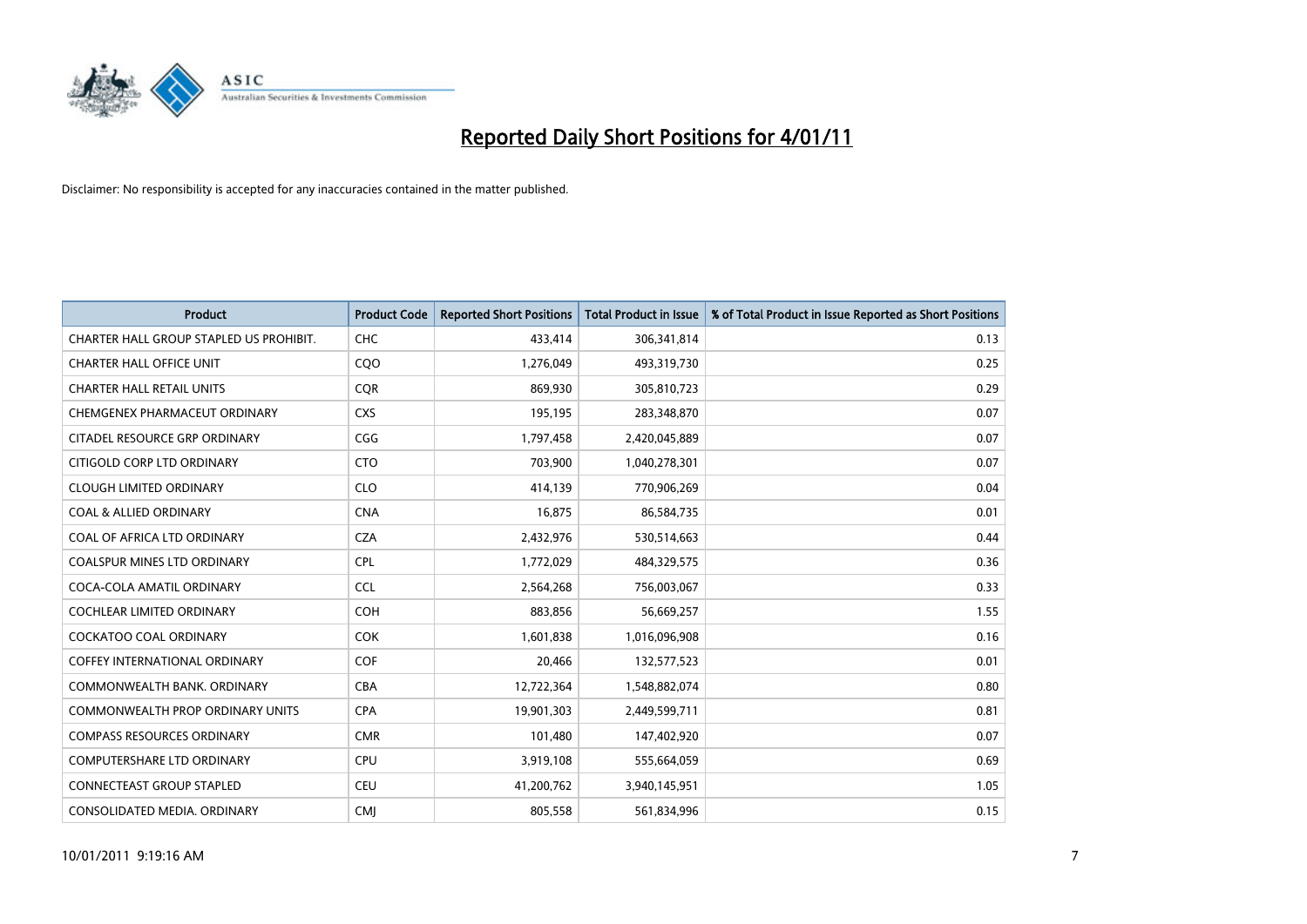

| <b>Product</b>                      | <b>Product Code</b> | <b>Reported Short Positions</b> | <b>Total Product in Issue</b> | % of Total Product in Issue Reported as Short Positions |
|-------------------------------------|---------------------|---------------------------------|-------------------------------|---------------------------------------------------------|
| CONTANGO MICROCAP ORDINARY          | <b>CTN</b>          | 7,500                           | 145,708,783                   | 0.01                                                    |
| COOPER ENERGY LTD ORDINARY          | <b>COE</b>          | 104,399                         | 292,576,001                   | 0.04                                                    |
| COPPER STRIKE LTD ORDINARY          | <b>CSE</b>          | 714                             | 129,455,571                   | 0.00                                                    |
| <b>CORDLIFE LIMITED ORDINARY</b>    | CBB                 | 1                               | 145,360,920                   | 0.00                                                    |
| <b>COUNT FINANCIAL ORDINARY</b>     | COU                 | 6,925                           | 262,212,976                   | 0.00                                                    |
| <b>CRANE GROUP LIMITED ORDINARY</b> | <b>CRG</b>          | 1,214,202                       | 79,110,667                    | 1.53                                                    |
| CROMWELL GROUP STAPLED SECURITIES   | <b>CMW</b>          | 16,671                          | 910,985,951                   | 0.00                                                    |
| <b>CROWN LIMITED ORDINARY</b>       | <b>CWN</b>          | 2,584,097                       | 754,131,800                   | 0.34                                                    |
| <b>CSG LIMITED ORDINARY</b>         | CSV                 | 488,486                         | 244,928,695                   | 0.19                                                    |
| <b>CSL LIMITED ORDINARY</b>         | <b>CSL</b>          | 9,539,318                       | 546,063,170                   | 1.69                                                    |
| <b>CSR LIMITED ORDINARY</b>         | <b>CSR</b>          | 2,901,890                       | 1,517,909,514                 | 0.20                                                    |
| <b>CUDECO LIMITED ORDINARY</b>      | CDU                 | 437,018                         | 145,412,643                   | 0.29                                                    |
| <b>CUSTOMERS LIMITED ORDINARY</b>   | <b>CUS</b>          | 87,429                          | 134,869,357                   | 0.06                                                    |
| DART ENERGY LTD ORDINARY            | <b>DTE</b>          | 1,936,200                       | 548,188,184                   | 0.34                                                    |
| DAVID JONES LIMITED ORDINARY        | <b>DJS</b>          | 12,167,007                      | 514,034,694                   | 2.38                                                    |
| DECMIL GROUP LIMITED ORDINARY       | <b>DCG</b>          | 17,397                          | 124,204,568                   | 0.01                                                    |
| DEEP YELLOW LIMITED ORDINARY        | <b>DYL</b>          | 60,468                          | 1,126,534,458                 | 0.00                                                    |
| DEVINE LIMITED ORDINARY             | <b>DVN</b>          | 1,000                           | 634,918,223                   | 0.00                                                    |
| DEXUS PROPERTY GROUP STAPLED UNITS  | <b>DXS</b>          | 30,159,815                      | 4,839,024,176                 | 0.62                                                    |
| DISCOVERY METALS LTD ORDINARY       | <b>DML</b>          | 159,299                         | 436,628,231                   | 0.04                                                    |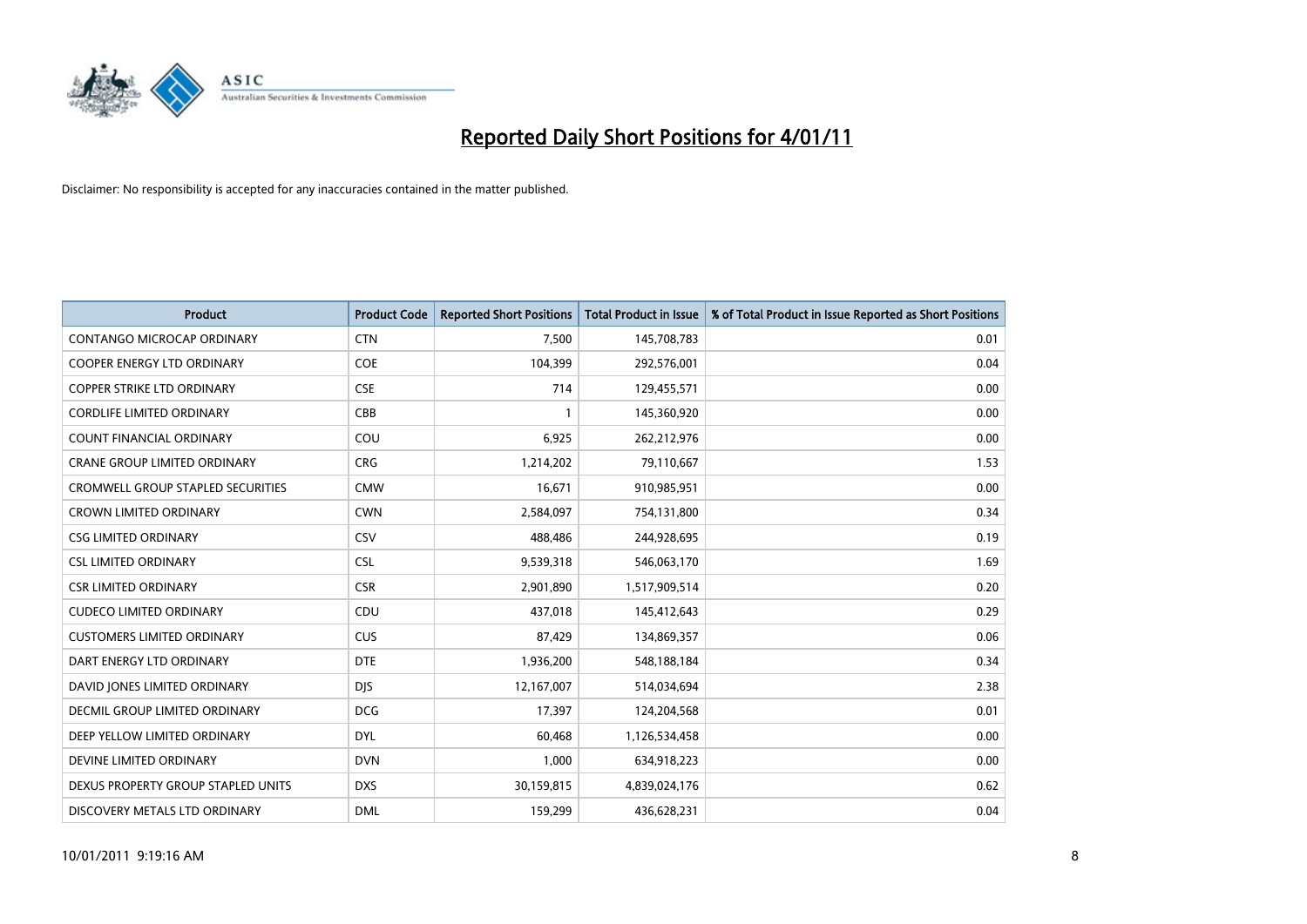

| Product                              | <b>Product Code</b> | <b>Reported Short Positions</b> | <b>Total Product in Issue</b> | % of Total Product in Issue Reported as Short Positions |
|--------------------------------------|---------------------|---------------------------------|-------------------------------|---------------------------------------------------------|
| <b>DOMINION MINING ORDINARY</b>      | <b>DOM</b>          | 132,771                         | 103,520,259                   | 0.12                                                    |
| DOMINO PIZZA ENTERPR ORDINARY        | <b>DMP</b>          | 3                               | 68,407,674                    | 0.00                                                    |
| DOWNER EDI LIMITED ORDINARY          | <b>DOW</b>          | 1,916,146                       | 343,178,483                   | 0.56                                                    |
| DUET GROUP STAPLED US PROHIBIT.      | <b>DUE</b>          | 3,796,280                       | 887,304,690                   | 0.43                                                    |
| <b>DULUXGROUP LIMITED ORDINARY</b>   | <b>DLX</b>          | 870,840                         | 367,456,259                   | 0.23                                                    |
| DWS ADVANCED ORDINARY                | <b>DWS</b>          | 32,563                          | 132,362,763                   | 0.02                                                    |
| DYESOL LIMITED ORDINARY              | <b>DYE</b>          | 283,668                         | 143,384,818                   | 0.20                                                    |
| <b>EASTERN STAR GAS ORDINARY</b>     | <b>ESG</b>          | 1,793,307                       | 991,567,041                   | 0.16                                                    |
| EDT RETAIL TRUST UNITS               | <b>EDT</b>          | 99,457                          | 4,700,290,868                 | 0.00                                                    |
| <b>ELDERS LIMITED ORDINARY</b>       | <b>ELD</b>          | 9,312,666                       | 448,598,480                   | 2.05                                                    |
| ELDORADO GOLD CORP CDI 1:1           | EAU                 | 25,530                          | 20,358,131                    | 0.14                                                    |
| ELEMENTOS LIMITED ORDINARY           | <b>ELT</b>          | 8                               | 48,685,454                    | 0.00                                                    |
| ELIXIR PETROLEUM LTD ORDINARY        | <b>EXR</b>          | 324,400                         | 188,988,472                   | 0.17                                                    |
| <b>EMECO HOLDINGS ORDINARY</b>       | <b>EHL</b>          | 1,120,232                       | 631,237,586                   | 0.18                                                    |
| <b>ENERGY RESOURCES ORDINARY 'A'</b> | <b>ERA</b>          | 1,222,175                       | 190,737,934                   | 0.64                                                    |
| <b>ENERGY WORLD CORPOR. ORDINARY</b> | <b>EWC</b>          | 7,495,356                       | 1,561,166,672                 | 0.47                                                    |
| ENTEK ENERGY LTD ORDINARY            | <b>ETE</b>          | 489,903                         | 287,692,535                   | 0.17                                                    |
| <b>ENTELLECT SOLUTIONS ORDINARY</b>  | <b>ESN</b>          | 464,050                         | 1,740,334,200                 | 0.03                                                    |
| ENVESTRA LIMITED ORDINARY            | ENV                 | 1,793,037                       | 1,430,398,609                 | 0.13                                                    |
| EQUATORIAL RES LTD ORDINARY          | <b>EQX</b>          | 8,291                           | 86,268,022                    | 0.01                                                    |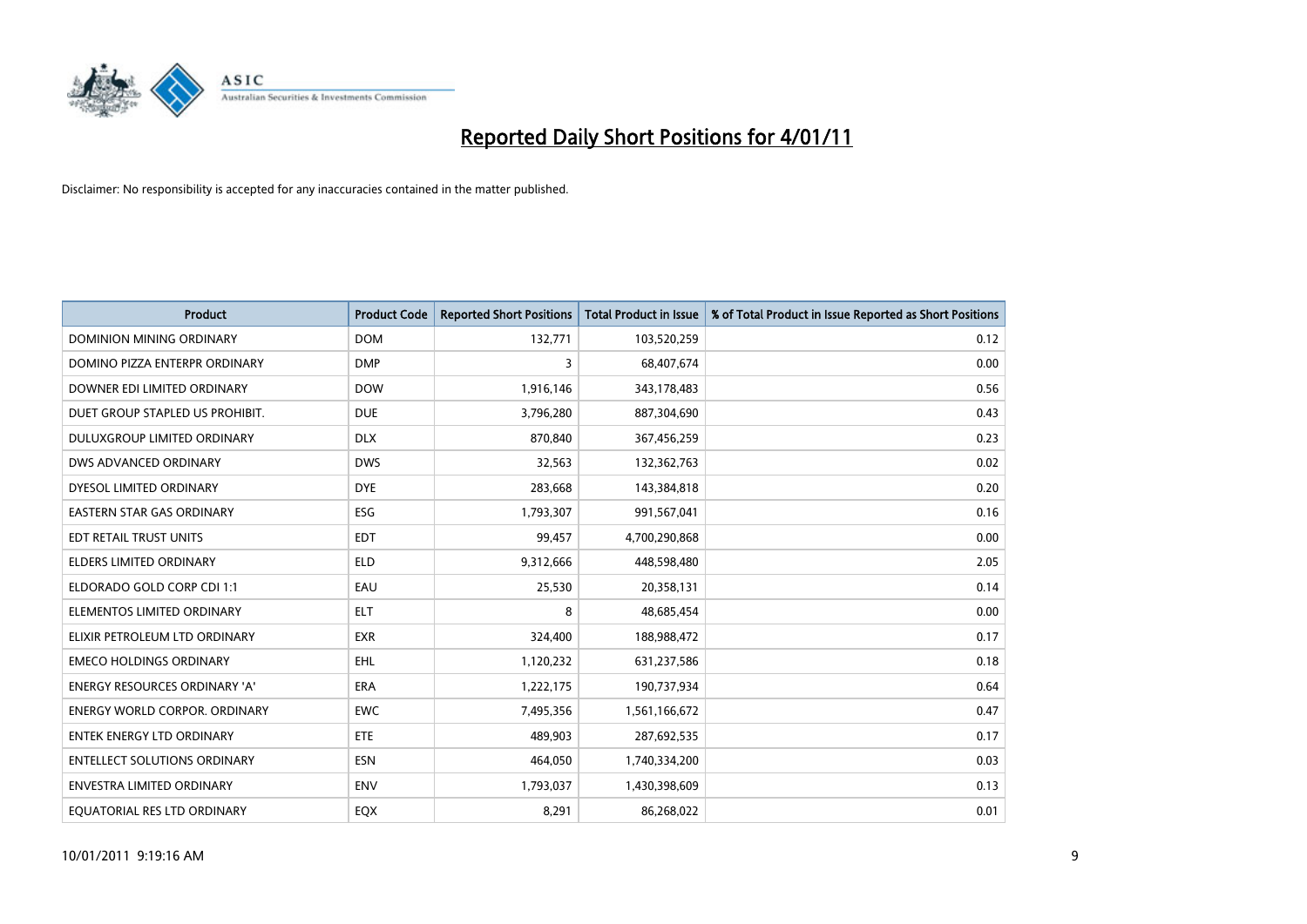

| Product                                   | <b>Product Code</b> | <b>Reported Short Positions</b> | <b>Total Product in Issue</b> | % of Total Product in Issue Reported as Short Positions |
|-------------------------------------------|---------------------|---------------------------------|-------------------------------|---------------------------------------------------------|
| EQUINOX MINERALS LTD CHESS DEPOSITARY INT | EQN                 | 5,291,532                       | 818,876,869                   | 0.62                                                    |
| <b>EVEREST FINANCIAL ORDINARY</b>         | <b>EFG</b>          | 4,300                           | 251,442,316                   | 0.00                                                    |
| <b>EXTRACT RESOURCES ORDINARY</b>         | <b>EXT</b>          | 300,558                         | 243,302,298                   | 0.12                                                    |
| FAIRFAX MEDIA LTD ORDINARY                | <b>FXI</b>          | 304,922,869                     | 2,351,955,725                 | 12.94                                                   |
| <b>FERRAUS LIMITED ORDINARY</b>           | <b>FRS</b>          | 370                             | 205,700,890                   | 0.00                                                    |
| FERRUM CRESCENT LTD ORDINARY              | <b>FCR</b>          | 700,000                         | 291,896,704                   | 0.24                                                    |
| FISHER & PAYKEL APP. ORDINARY             | <b>FPA</b>          | 11,024,454                      | 724,235,162                   | 1.53                                                    |
| FISHER & PAYKEL H. ORDINARY               | <b>FPH</b>          | 2,314,709                       | 520,409,135                   | 0.45                                                    |
| FKP PROPERTY GROUP STAPLED SECURITIES     | <b>FKP</b>          | 15,299,285                      | 1,174,033,185                 | 1.31                                                    |
| FLEETWOOD CORP ORDINARY                   | <b>FWD</b>          | 53,510                          | 57,281,484                    | 0.08                                                    |
| FLETCHER BUILDING ORDINARY                | <b>FBU</b>          | 1,033,346                       | 611,250,393                   | 0.16                                                    |
| FLEXIGROUP LIMITED ORDINARY               | <b>FXL</b>          | 81,309                          | 275,472,492                   | 0.03                                                    |
| <b>FLIGHT CENTRE ORDINARY</b>             | <b>FLT</b>          | 2,782,627                       | 99,791,411                    | 2.80                                                    |
| FLINDERS MINES LTD ORDINARY               | <b>FMS</b>          | 21,472,882                      | 1,820,329,571                 | 1.18                                                    |
| <b>FOCUS MINERALS LTD ORDINARY</b>        | <b>FML</b>          | 100,000                         | 2,865,543,210                 | 0.00                                                    |
| <b>FORGE GROUP LIMITED ORDINARY</b>       | FGE                 | $\mathbf{1}$                    | 82,844,014                    | 0.00                                                    |
| FORTE ENERGY NL ORDINARY                  | <b>FTE</b>          | 2,658,986                       | 582,658,031                   | 0.46                                                    |
| FORTESCUE METALS GRP ORDINARY             | <b>FMG</b>          | 6,296,033                       | 3,112,592,409                 | 0.20                                                    |
| <b>FOSTER'S GROUP ORDINARY</b>            | FGL                 | 10,969,495                      | 1,935,386,127                 | 0.58                                                    |
| FTD CORPORATION ORDINARY                  | <b>FTD</b>          | 8,088                           | 100,421,069                   | 0.01                                                    |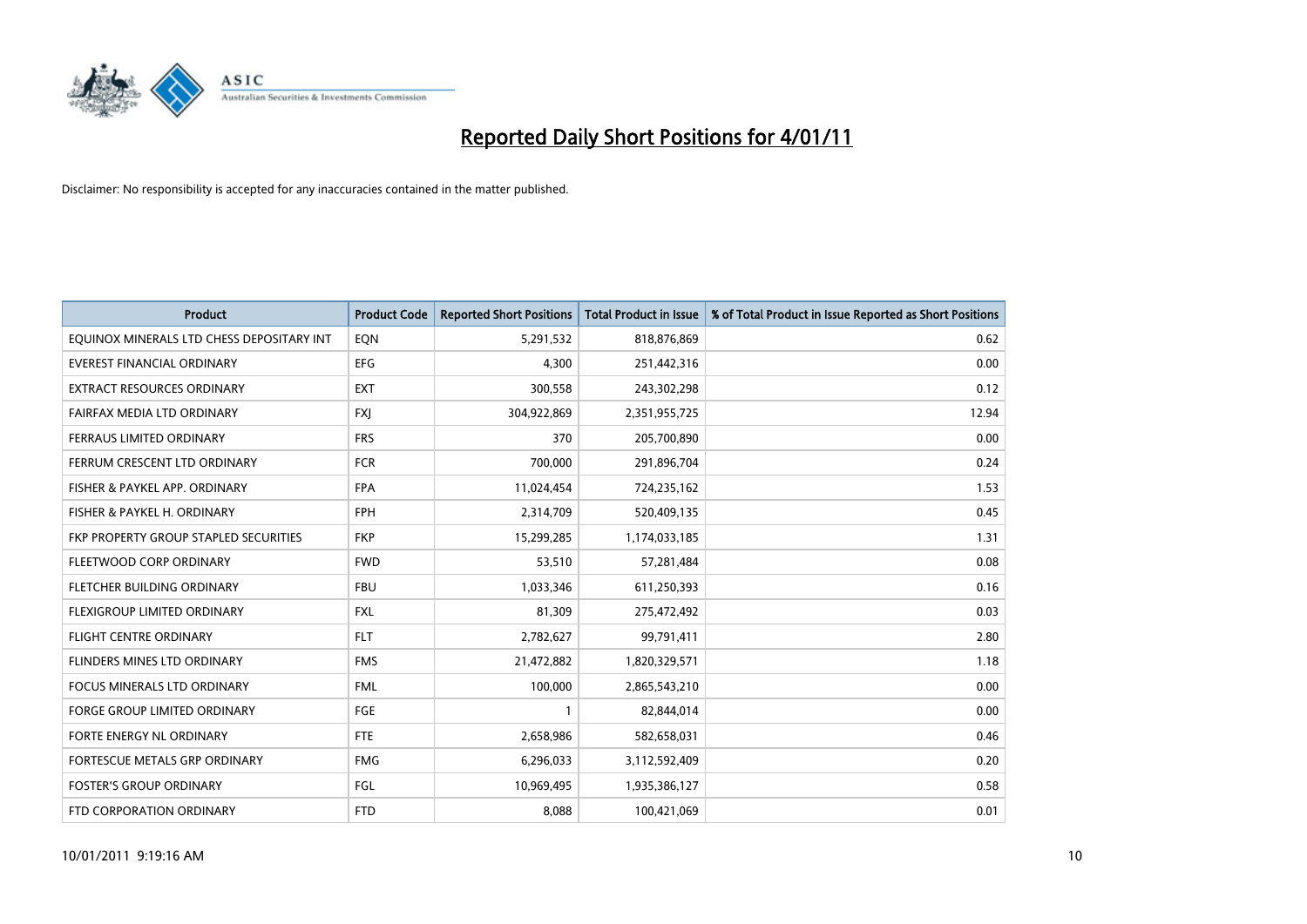

| Product                                          | <b>Product Code</b> | <b>Reported Short Positions</b> | <b>Total Product in Issue</b> | % of Total Product in Issue Reported as Short Positions |
|--------------------------------------------------|---------------------|---------------------------------|-------------------------------|---------------------------------------------------------|
| <b>FUNTASTIC LIMITED ORDINARY</b>                | <b>FUN</b>          | 322,528                         | 340,997,682                   | 0.09                                                    |
| <b>G.U.D. HOLDINGS ORDINARY</b>                  | GUD                 | 355,735                         | 68,426,721                    | 0.52                                                    |
| <b>GALAXY RESOURCES ORDINARY</b>                 | <b>GXY</b>          | 451,421                         | 191,903,358                   | 0.22                                                    |
| <b>GEODYNAMICS LIMITED ORDINARY</b>              | GDY                 | 179,254                         | 333,643,956                   | 0.05                                                    |
| <b>GINDALBIE METALS LTD ORDINARY</b>             | <b>GBG</b>          | 3,813,821                       | 935,215,590                   | 0.41                                                    |
| <b>GIRALIA RESOURCES NL ORDINARY</b>             | <b>GIR</b>          | 277,005                         | 181,160,170                   | 0.15                                                    |
| <b>GLOBAL MINING ORDINARY</b>                    | <b>GMI</b>          | 8,951                           | 191,820,968                   | 0.00                                                    |
| <b>GLOUCESTER COAL ORDINARY</b>                  | GCL                 | 253,563                         | 140,447,062                   | 0.18                                                    |
| <b>GME RESOURCES LTD ORDINARY</b>                | <b>GME</b>          | 800                             | 302,352,750                   | 0.00                                                    |
| <b>GOLDEN GATE PETROL ORDINARY</b>               | GGP                 | 11,538                          | 1,067,159,955                 | 0.00                                                    |
| <b>GOLDEN WEST RESOURCE ORDINARY</b>             | GWR                 | 1,617                           | 164,606,127                   | 0.00                                                    |
| <b>GOODMAN FIELDER, ORDINARY</b>                 | <b>GFF</b>          | 13,214,388                      | 1,380,386,438                 | 0.97                                                    |
| <b>GOODMAN GROUP STAPLED US PROHIBIT.</b>        | <b>GMG</b>          | 24,618,050                      | 6,893,007,207                 | 0.36                                                    |
| <b>GPT GROUP STAPLED SEC.</b>                    | GPT                 | 8,757,467                       | 1,855,529,431                 | 0.46                                                    |
| <b>GRAINCORP LIMITED A CLASS ORDINARY</b>        | <b>GNC</b>          | 745,947                         | 198,318,900                   | 0.38                                                    |
| <b>GRANGE RESOURCES. ORDINARY</b>                | GRR                 | 1,542,423                       | 1,152,077,403                 | 0.13                                                    |
| <b>GREENLAND MIN EN LTD ORDINARY</b>             | GGG                 | 1,199,810                       | 288,672,163                   | 0.42                                                    |
| <b>GRYPHON MINERALS LTD ORDINARY</b>             | GRY                 | 66,428                          | 292,472,058                   | 0.03                                                    |
| <b>GUINNESS PEAT GROUP. CHESS DEPOSITARY INT</b> | <b>GPG</b>          | 55                              | 291,115,957                   | 0.00                                                    |
| <b>GUNNS LIMITED ORDINARY</b>                    | <b>GNS</b>          | 12,267,049                      | 848,401,559                   | 1.41                                                    |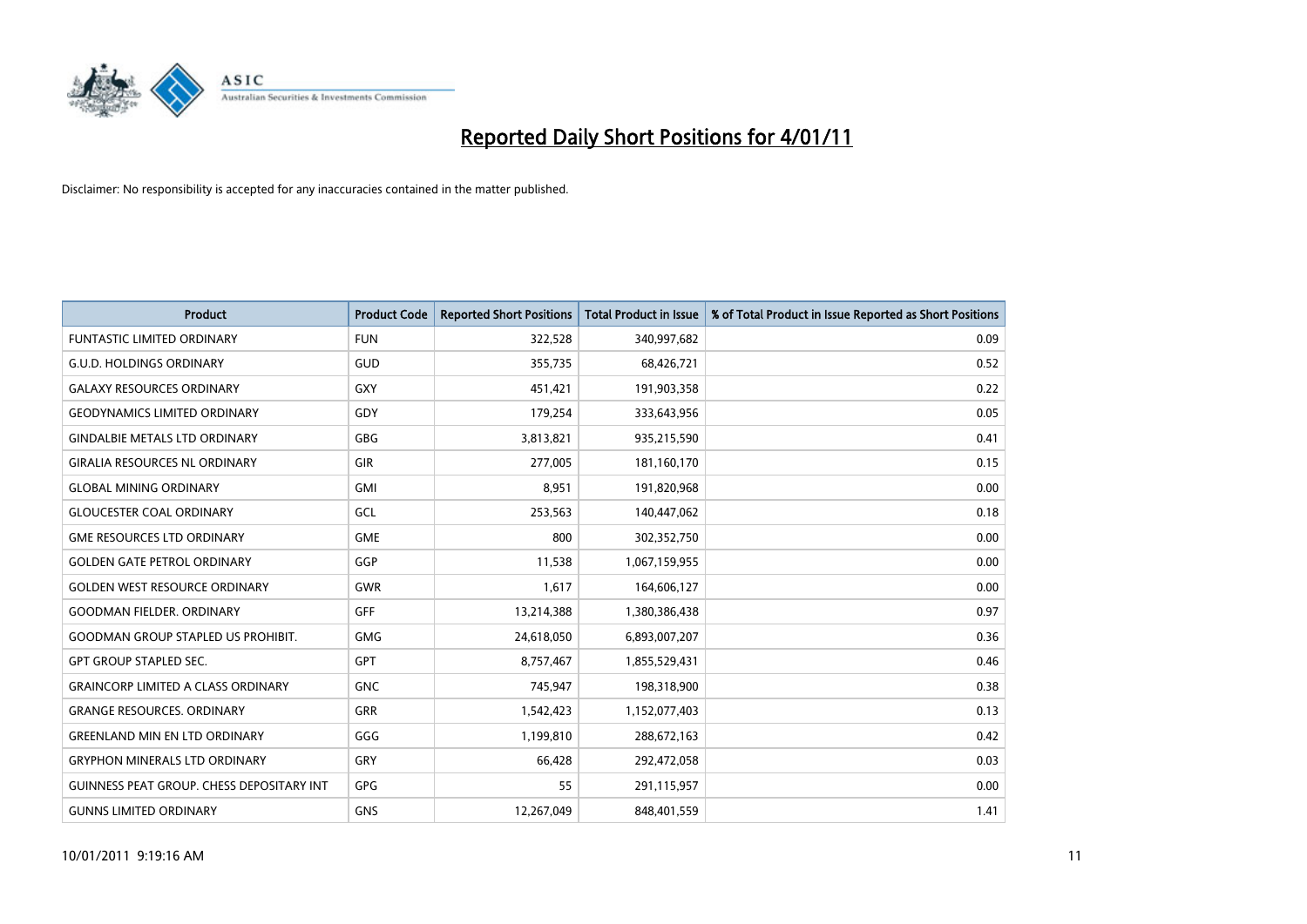

| Product                               | <b>Product Code</b> | <b>Reported Short Positions</b> | <b>Total Product in Issue</b> | % of Total Product in Issue Reported as Short Positions |
|---------------------------------------|---------------------|---------------------------------|-------------------------------|---------------------------------------------------------|
| <b>GWA GROUP LTD ORDINARY</b>         | <b>GWA</b>          | 2,965,477                       | 301,102,514                   | 1.00                                                    |
| HARVEY NORMAN ORDINARY                | <b>HVN</b>          | 31,570,891                      | 1,062,316,784                 | 2.95                                                    |
| HASTIE GROUP LIMITED ORDINARY         | <b>HST</b>          | 536,240                         | 239,781,419                   | 0.20                                                    |
| HASTINGS DIVERSIFIED STAPLED SECURITY | <b>HDF</b>          | 503,224                         | 518,300,758                   | 0.09                                                    |
| <b>HEARTWARE INT INC CDI 35:1</b>     | <b>HIN</b>          | 272,008                         | 66,059,280                    | 0.41                                                    |
| <b>HENDERSON GROUP CDI 1:1</b>        | <b>HGG</b>          | 348,285                         | 560,490,613                   | 0.06                                                    |
| HFA HOLDINGS LIMITED ORDINARY         | <b>HFA</b>          | 100,761                         | 469,330,170                   | 0.02                                                    |
| <b>HIGHLANDS PACIFIC ORDINARY</b>     | <b>HIG</b>          | 2,382,804                       | 685,582,148                   | 0.35                                                    |
| HILLS HOLDINGS LTD ORDINARY           | HIL                 | 641,185                         | 248,676,841                   | 0.25                                                    |
| HORIZON OIL LIMITED ORDINARY          | <b>HZN</b>          | 2,671,771                       | 1,130,311,515                 | 0.23                                                    |
| HUNNU COAL LIMITED ORDINARY           | <b>HUN</b>          | 149,719                         | 182,365,002                   | 0.08                                                    |
| <b>ICON ENERGY LIMITED ORDINARY</b>   | <b>ICN</b>          | 67,000                          | 469,301,394                   | 0.01                                                    |
| <b>IINET LIMITED ORDINARY</b>         | <b>IIN</b>          | 1,058,919                       | 151,971,119                   | 0.69                                                    |
| <b>ILUKA RESOURCES ORDINARY</b>       | ILU                 | 4,540,377                       | 418,700,517                   | 1.07                                                    |
| IMF (AUSTRALIA) LTD ORDINARY          | <b>IMF</b>          | 330,137                         | 122,496,819                   | 0.27                                                    |
| <b>IMX RESOURCES LTD ORDINARY</b>     | <b>IXR</b>          | 20,000                          | 262,552,803                   | 0.01                                                    |
| <b>INCITEC PIVOT ORDINARY</b>         | IPL                 | 1,975,925                       | 1,628,730,107                 | 0.12                                                    |
| <b>INDAGO RESOURCES LTD ORDINARY</b>  | <b>IDG</b>          | 8,179                           | 5,478,823                     | 0.15                                                    |
| <b>INDEPENDENCE GROUP ORDINARY</b>    | <b>IGO</b>          | 248,660                         | 138,777,305                   | 0.18                                                    |
| INDOPHIL RESOURCES ORDINARY           | <b>IRN</b>          | 320,202                         | 471,445,763                   | 0.07                                                    |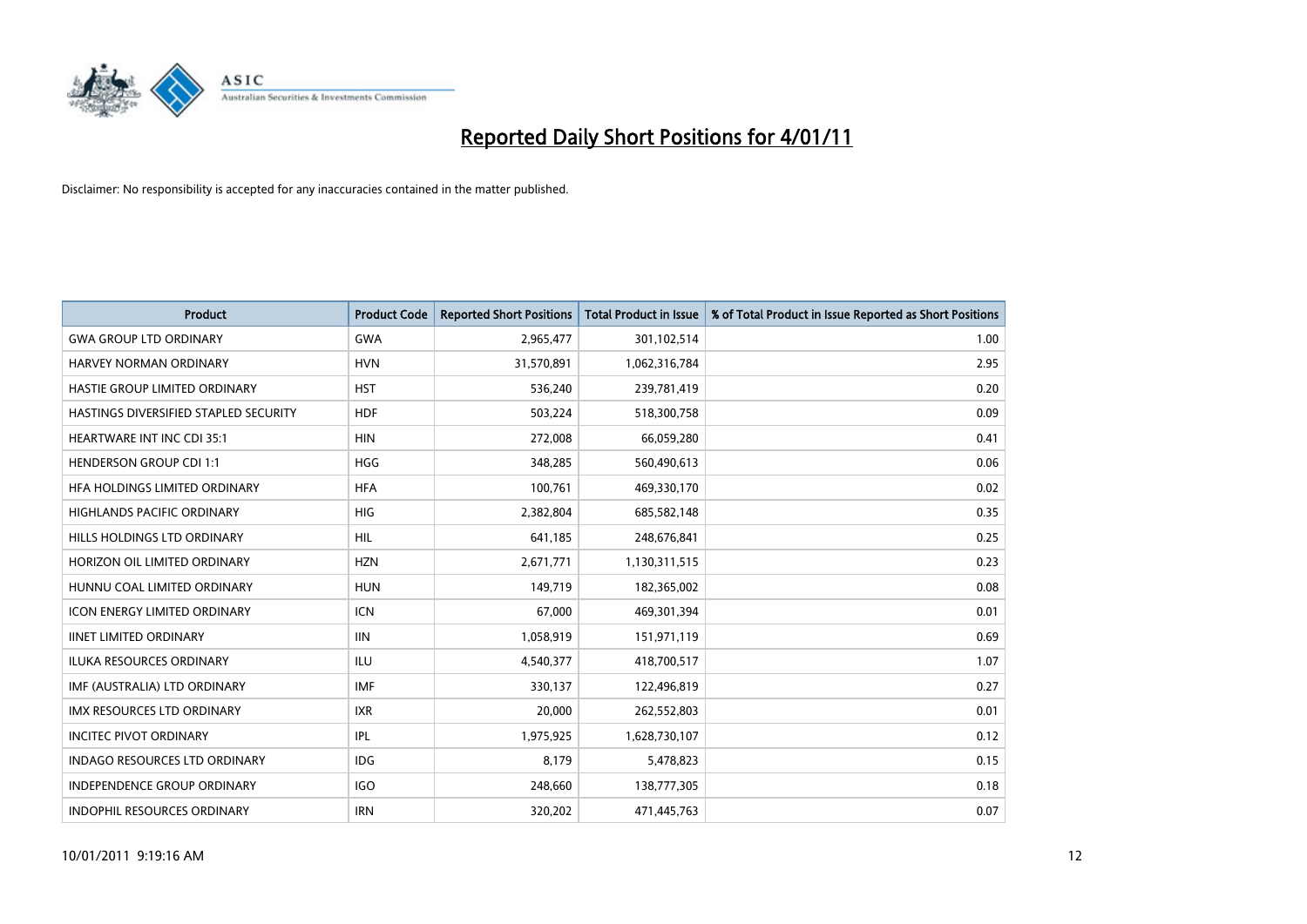

| Product                                   | <b>Product Code</b> | <b>Reported Short Positions</b> | <b>Total Product in Issue</b> | % of Total Product in Issue Reported as Short Positions |
|-------------------------------------------|---------------------|---------------------------------|-------------------------------|---------------------------------------------------------|
| <b>INDUSTREA LIMITED ORDINARY</b>         | IDL                 | 1,127,941                       | 363,878,295                   | 0.31                                                    |
| INFIGEN ENERGY STAPLED SECURITIES         | <b>IFN</b>          | 5,837,363                       | 761,222,569                   | 0.76                                                    |
| ING INDUSTRIAL FUND UNITS                 | <b>IIF</b>          | 7,854,778                       | 2,592,249,647                 | 0.31                                                    |
| ING OFFICE FUND STAPLED SECURITIES        | <b>IOF</b>          | 5,951,853                       | 2,729,071,212                 | 0.21                                                    |
| ING RE COM GROUP STAPLED SECURITIES       | <b>ILF</b>          | 9,075                           | 441,029,194                   | 0.00                                                    |
| <b>INSURANCE AUSTRALIA ORDINARY</b>       | <b>IAG</b>          | 915,835                         | 2,079,034,021                 | 0.03                                                    |
| INTEGRA MINING LTD, ORDINARY              | <b>IGR</b>          | 4,782,457                       | 757,692,394                   | 0.64                                                    |
| <b>INTREPID MINES ORDINARY</b>            | IAU                 | 1,906,637                       | 515,342,872                   | 0.36                                                    |
| <b>INVOCARE LIMITED ORDINARY</b>          | <b>IVC</b>          | 1,008,669                       | 102,421,288                   | 0.99                                                    |
| <b>ION LIMITED ORDINARY</b>               | <b>ION</b>          | 164,453                         | 256,365,105                   | 0.06                                                    |
| <b>IOOF HOLDINGS LTD ORDINARY</b>         | IFL.                | 1,620,324                       | 229,794,395                   | 0.71                                                    |
| <b>IRESS MARKET TECH. ORDINARY</b>        | <b>IRE</b>          | 2,161,108                       | 126,018,142                   | 1.71                                                    |
| <b>IRON ORE HOLDINGS ORDINARY</b>         | <b>IOH</b>          | 32,358                          | 137,548,774                   | 0.02                                                    |
| ISHARES GLOBAL 100 CDI 1:1                | 100                 | 4,705                           | 10,600,000                    | 0.04                                                    |
| ISHARES MSCI AUS 200 ISHARES MSCI AUS 200 | IOZ                 | 5,138                           | 2,025,000                     | 0.25                                                    |
| <b>ISHARES MSCI EAFE CDI 1:1</b>          | <b>IVE</b>          | 74,419                          | 590,400,000                   | 0.01                                                    |
| ISHARES S&P 500 CDI 1:1                   | <b>IVV</b>          | 10,958                          | 116,350,000                   | 0.01                                                    |
| <b>ISOFT GROUP LIMITED ORDINARY</b>       | <b>ISF</b>          | 5,144,744                       | 1,070,595,874                 | 0.47                                                    |
| <b>IVANHOE AUSTRALIA ORDINARY</b>         | <b>IVA</b>          | 311,200                         | 418,410,103                   | 0.08                                                    |
| <b>JABIRU METALS LTD ORDINARY</b>         | <b>JML</b>          | 76,557                          | 552,619,180                   | 0.01                                                    |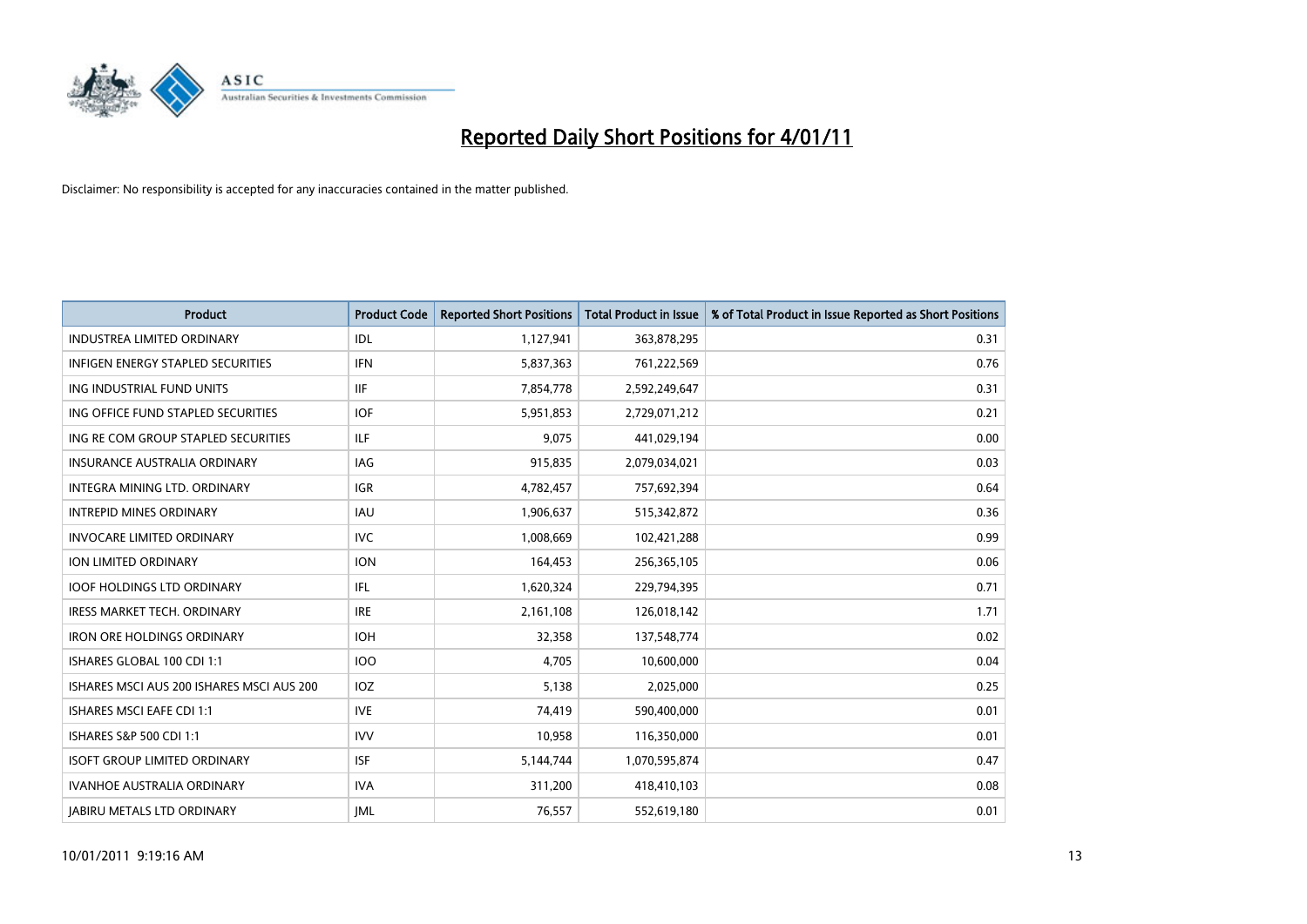

| Product                                  | <b>Product Code</b> | <b>Reported Short Positions</b> | <b>Total Product in Issue</b> | % of Total Product in Issue Reported as Short Positions |
|------------------------------------------|---------------------|---------------------------------|-------------------------------|---------------------------------------------------------|
| JAMES HARDIE INDUST CHESS DEPOSITARY INT | <b>IHX</b>          | 15,080,690                      | 436,085,585                   | 3.43                                                    |
| <b>JAMESON RESOURCES ORDINARY</b>        | JAL                 | 1,600,000                       | 82,767,024                    | 1.93                                                    |
| <b>JB HI-FI LIMITED ORDINARY</b>         | <b>IBH</b>          | 8,418,427                       | 109,223,945                   | 7.71                                                    |
| KAGARA LTD ORDINARY                      | KZL                 | 1,506,822                       | 707,789,717                   | 0.21                                                    |
| KAROON GAS AUSTRALIA ORDINARY            | <b>KAR</b>          | 230,736                         | 217,295,769                   | 0.10                                                    |
| KATHMANDU HOLD LTD ORDINARY              | <b>KMD</b>          | 347,332                         | 200,000,000                   | 0.17                                                    |
| <b>KEYBRIDGE CAPITAL ORDINARY</b>        | <b>KBC</b>          | 5,999                           | 172,070,564                   | 0.00                                                    |
| KIMBERLEY METALS LTD ORDINARY            | <b>KBL</b>          | 2,609                           | 161,356,672                   | 0.00                                                    |
| KINGSGATE CONSOLID. ORDINARY             | <b>KCN</b>          | 1,615,038                       | 102,286,251                   | 1.58                                                    |
| KINGSROSE MINING LTD ORDINARY            | <b>KRM</b>          | 241,690                         | 251,335,560                   | 0.10                                                    |
| LEIGHTON HOLDINGS ORDINARY               | LEI                 | 4,089,528                       | 300,889,299                   | 1.34                                                    |
| LEND LEASE GROUP UNIT/ORD STAPLED        | LLC                 | 1,564,375                       | 565,558,754                   | 0.28                                                    |
| LINC ENERGY LTD ORDINARY                 | <b>LNC</b>          | 5,815,744                       | 499,252,239                   | 1.15                                                    |
| LYNAS CORPORATION ORDINARY               | <b>LYC</b>          | 49,638,889                      | 1,662,499,093                 | 2.99                                                    |
| MAC SERVICES (THE) ORDINARY              | <b>MSL</b>          | 93,700                          | 165,966,692                   | 0.06                                                    |
| MACARTHUR COAL ORDINARY                  | <b>MCC</b>          | 1,274,462                       | 299,476,903                   | 0.43                                                    |
| <b>MACMAHON HOLDINGS ORDINARY</b>        | <b>MAH</b>          | 3,520,115                       | 733,711,705                   | 0.47                                                    |
| MACO ATLAS ROADS GRP ORDINARY STAPLED    | <b>MQA</b>          | 3,471,538                       | 452,345,907                   | 0.76                                                    |
| MACOUARIE GROUP LTD ORDINARY             | <b>MOG</b>          | 3,268,418                       | 346,747,384                   | 0.92                                                    |
| MAGMA METALS LTD. ORDINARY               | <b>MMW</b>          | 11,000                          | 195,605,923                   | 0.01                                                    |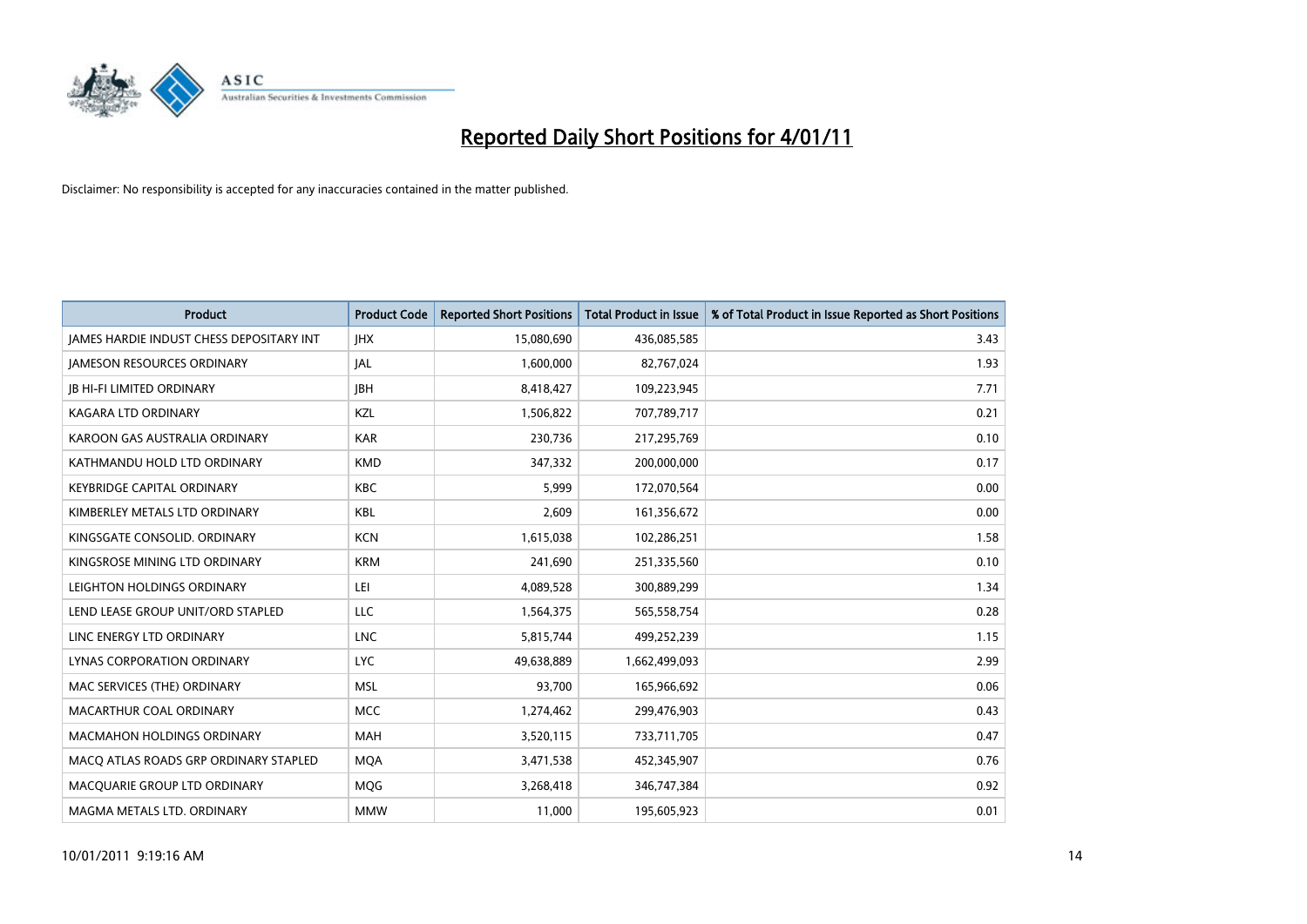

| Product                          | <b>Product Code</b> | <b>Reported Short Positions</b> | <b>Total Product in Issue</b> | % of Total Product in Issue Reported as Short Positions |
|----------------------------------|---------------------|---------------------------------|-------------------------------|---------------------------------------------------------|
| <b>MANTRA RESOURCES ORDINARY</b> | <b>MRU</b>          | 18,418                          | 131,329,188                   | 0.01                                                    |
| MAP GROUP STAPLED US PROHIBIT.   | <b>MAP</b>          | 1,554,620                       | 1,861,210,782                 | 0.08                                                    |
| <b>MARION ENERGY ORDINARY</b>    | <b>MAE</b>          | 332,494                         | 863,960,474                   | 0.04                                                    |
| MATRIX C & E LTD ORDINARY        | <b>MCE</b>          | 74,029                          | 72,964,098                    | 0.10                                                    |
| MCMILLAN SHAKESPEARE ORDINARY    | <b>MMS</b>          | 198,449                         | 67,919,101                    | 0.29                                                    |
| MCPHERSON'S LTD ORDINARY         | <b>MCP</b>          | 17,139                          | 71,651,758                    | 0.02                                                    |
| MEDUSA MINING LTD ORDINARY       | <b>MML</b>          | 2,146,273                       | 188,233,911                   | 1.13                                                    |
| MELBOURNE IT LIMITED ORDINARY    | MLB                 | 136,142                         | 80,031,955                    | 0.17                                                    |
| MEO AUSTRALIA LTD ORDINARY       | <b>MEO</b>          | 1,436,629                       | 539,913,260                   | 0.27                                                    |
| <b>MERMAID MARINE ORDINARY</b>   | <b>MRM</b>          | 218,727                         | 213,383,546                   | 0.09                                                    |
| MESOBLAST LIMITED ORDINARY       | <b>MSB</b>          | 72,147                          | 252,645,506                   | 0.03                                                    |
| METALS X LIMITED ORDINARY        | <b>MLX</b>          | 248,980                         | 1,365,661,782                 | 0.02                                                    |
| METCASH LIMITED ORDINARY         | <b>MTS</b>          | 21,920,069                      | 768,787,804                   | 2.87                                                    |
| METGASCO LIMITED ORDINARY        | <b>MEL</b>          | 235,435                         | 252,460,972                   | 0.09                                                    |
| MICLYN EXP OFFSHR ORDINARY       | <b>MIO</b>          | 125,147                         | 271,700,000                   | 0.04                                                    |
| MINARA RESOURCES ORDINARY        | <b>MRE</b>          | 5,396,456                       | 1,167,783,517                 | 0.45                                                    |
| MINCOR RESOURCES NL ORDINARY     | <b>MCR</b>          | 801,525                         | 200,608,804                   | 0.39                                                    |
| MINERAL DEPOSITS ORDINARY        | <b>MDL</b>          | 200,767                         | 60,768,582                    | 0.33                                                    |
| MINERAL RESOURCES, ORDINARY      | <b>MIN</b>          | 144,636                         | 168,219,485                   | 0.09                                                    |
| MIRABELA NICKEL LTD ORDINARY     | <b>MBN</b>          | 6,932,238                       | 491,561,237                   | 1.41                                                    |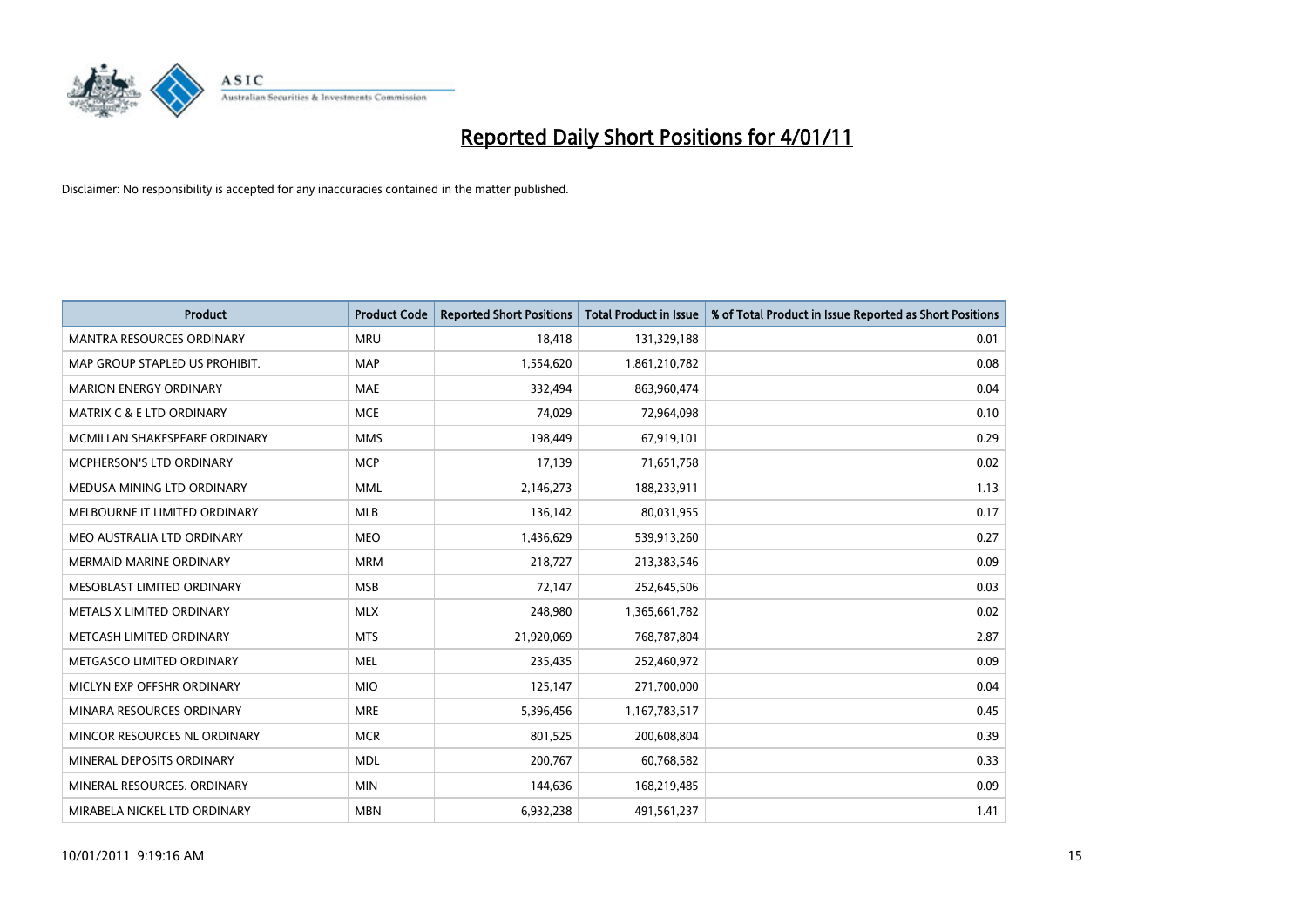

| Product                           | <b>Product Code</b> | <b>Reported Short Positions</b> | <b>Total Product in Issue</b> | % of Total Product in Issue Reported as Short Positions |
|-----------------------------------|---------------------|---------------------------------|-------------------------------|---------------------------------------------------------|
| MIRVAC GROUP STAPLED SECURITIES   | <b>MGR</b>          | 23,874,525                      | 3,415,819,357                 | 0.69                                                    |
| MOLOPO ENERGY LTD ORDINARY        | <b>MPO</b>          | 1,538,737                       | 250,972,584                   | 0.63                                                    |
| MONADELPHOUS GROUP ORDINARY       | <b>MND</b>          | 411,637                         | 87,521,827                    | 0.46                                                    |
| <b>MOUNT GIBSON IRON ORDINARY</b> | <b>MGX</b>          | 3,583,701                       | 1,082,570,693                 | 0.32                                                    |
| MULTIPLEX SITES SITES             | <b>MXUPA</b>        | 42                              | 4,500,000                     | 0.00                                                    |
| MURCHISON METALS LTD ORDINARY     | <b>MMX</b>          | 8,031,509                       | 435,884,268                   | 1.83                                                    |
| MYER HOLDINGS LTD ORDINARY        | <b>MYR</b>          | 17,667,103                      | 582,297,884                   | 3.01                                                    |
| <b>MYSTATE LIMITED ORDINARY</b>   | <b>MYS</b>          | 1,400                           | 67,439,158                    | 0.00                                                    |
| NATIONAL AUST, BANK ORDINARY      | <b>NAB</b>          | 9,704,833                       | 2,169,575,514                 | 0.43                                                    |
| NATURAL FUEL LIMITED ORDINARY     | <b>NFL</b>          | 1                               | 721,912                       | 0.00                                                    |
| NAVITAS LIMITED ORDINARY          | <b>NVT</b>          | 1,182,891                       | 368,766,367                   | 0.31                                                    |
| NEPTUNE MARINE ORDINARY           | <b>NMS</b>          | 2,024,949                       | 442,245,734                   | 0.45                                                    |
| NEW HOPE CORPORATION ORDINARY     | <b>NHC</b>          | 585,146                         | 830,230,549                   | 0.07                                                    |
| NEWCREST MINING ORDINARY          | <b>NCM</b>          | 3,498,827                       | 765,211,675                   | 0.43                                                    |
| NEWS CORP A NON-VOTING CDI        | <b>NWSLV</b>        | 213,195                         | 1,828,208,910                 | 0.01                                                    |
| NEWS CORP B VOTING CDI            | <b>NWS</b>          | 6,634,538                       | 798,520,953                   | 0.83                                                    |
| NEXBIS LIMITED ORDINARY           | <b>NBS</b>          | 63,733                          | 798,356,704                   | 0.01                                                    |
| NEXUS ENERGY LIMITED ORDINARY     | <b>NXS</b>          | 5,671,393                       | 1,020,257,304                 | 0.56                                                    |
| NIB HOLDINGS LIMITED ORDINARY     | <b>NHF</b>          | 7,056                           | 468,215,782                   | 0.00                                                    |
| NIDO PETROLEUM ORDINARY           | <b>NDO</b>          | 63,244                          | 1,340,630,321                 | 0.00                                                    |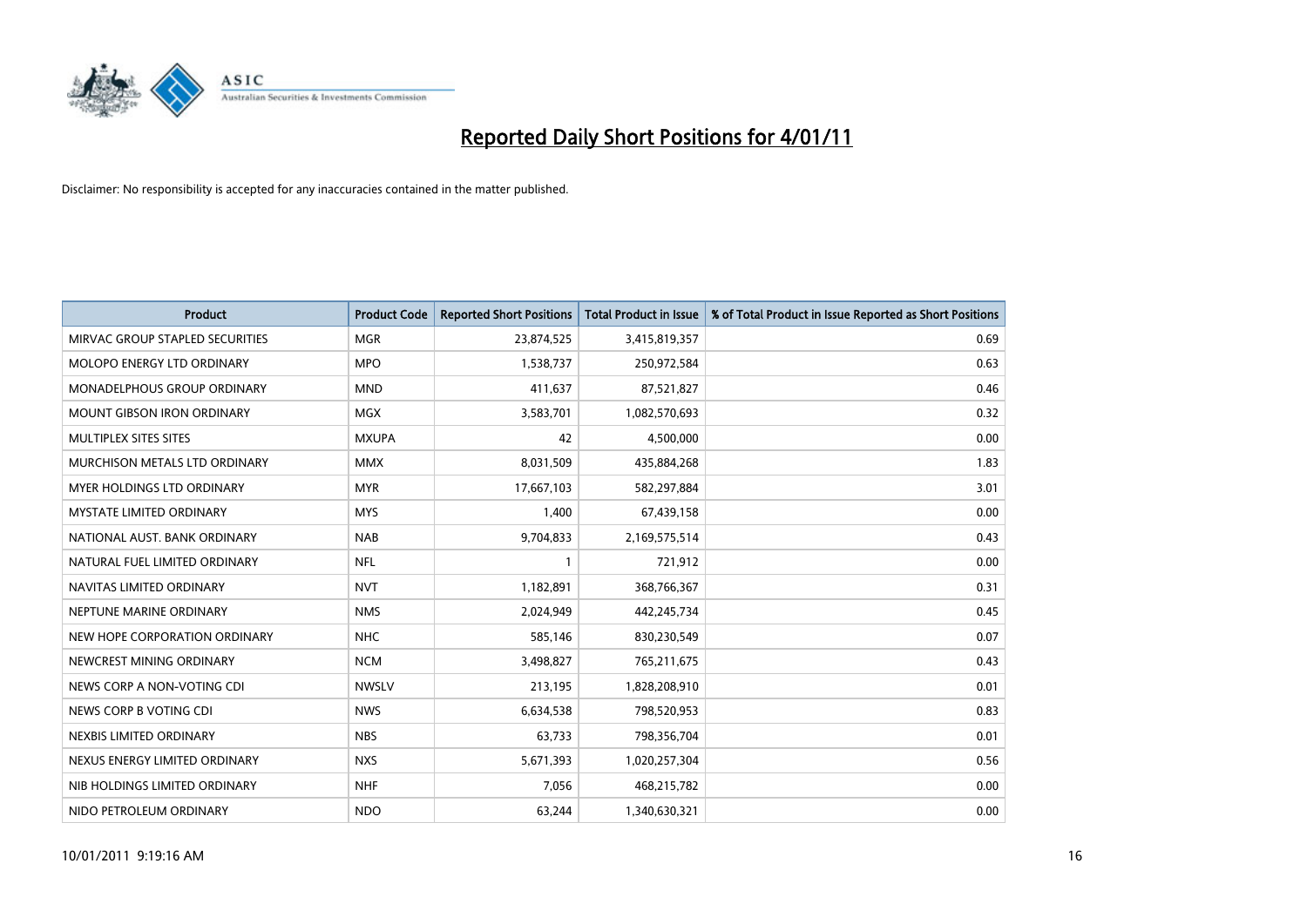

| Product                               | <b>Product Code</b> | <b>Reported Short Positions</b> | <b>Total Product in Issue</b> | % of Total Product in Issue Reported as Short Positions |
|---------------------------------------|---------------------|---------------------------------|-------------------------------|---------------------------------------------------------|
| NKWE PLATINUM 10C US COMMON           | <b>NKP</b>          | 353,796                         | 559,651,184                   | 0.07                                                    |
| NORTHERN CREST ORDINARY               | <b>NOC</b>          | 24,345                          | 116,074,781                   | 0.02                                                    |
| NORTHERN IRON LTD ORDINARY            | <b>NFE</b>          | 1,177,052                       | 336,084,863                   | 0.36                                                    |
| NOVOGEN LIMITED ORDINARY              | <b>NRT</b>          | 56,449                          | 102,125,894                   | 0.06                                                    |
| NRW HOLDINGS LIMITED ORDINARY         | <b>NWH</b>          | 413,628                         | 251,223,000                   | 0.16                                                    |
| NUFARM LIMITED ORDINARY               | <b>NUF</b>          | 2,621,602                       | 261,775,731                   | 1.02                                                    |
| NUPLEX INDUSTRIES ORDINARY            | <b>NPX</b>          | 77,095                          | 195,060,783                   | 0.04                                                    |
| OAKTON LIMITED ORDINARY               | <b>OKN</b>          | 716,137                         | 93,674,235                    | 0.76                                                    |
| OCEANAGOLD CORP. CHESS DEPOSITARY INT | <b>OGC</b>          | 315,511                         | 262,062,610                   | 0.12                                                    |
| OCEANIA CAPITAL LTD ORDINARY          | <b>OCP</b>          | 2,500                           | 91,921,295                    | 0.00                                                    |
| OIL SEARCH LTD ORDINARY               | <b>OSH</b>          | 5,731,315                       | 1,312,888,303                 | 0.41                                                    |
| OM HOLDINGS LIMITED ORDINARY          | <b>OMH</b>          | 2,035,742                       | 503,085,150                   | 0.41                                                    |
| <b>ONESTEEL LIMITED ORDINARY</b>      | OST                 | 5,532,451                       | 1,334,723,421                 | 0.39                                                    |
| ORICA LIMITED ORDINARY                | ORI                 | 1,175,857                       | 362,100,430                   | 0.31                                                    |
| ORIGIN ENERGY ORDINARY                | <b>ORG</b>          | 3,291,455                       | 884,833,512                   | 0.35                                                    |
| OROTONGROUP LIMITED ORDINARY          | <b>ORL</b>          | 8,856                           | 40,880,902                    | 0.02                                                    |
| OTTO ENERGY LIMITED ORDINARY          | <b>OEL</b>          | 109,204                         | 1,134,540,071                 | 0.01                                                    |
| OZ MINERALS ORDINARY                  | OZL                 | 17,511,435                      | 3,238,546,504                 | 0.52                                                    |
| <b>PACIFIC BRANDS ORDINARY</b>        | <b>PBG</b>          | 4,363,112                       | 931,386,248                   | 0.49                                                    |
| PALADIN ENERGY LTD ORDINARY           | <b>PDN</b>          | 18,976,221                      | 725,357,086                   | 2.61                                                    |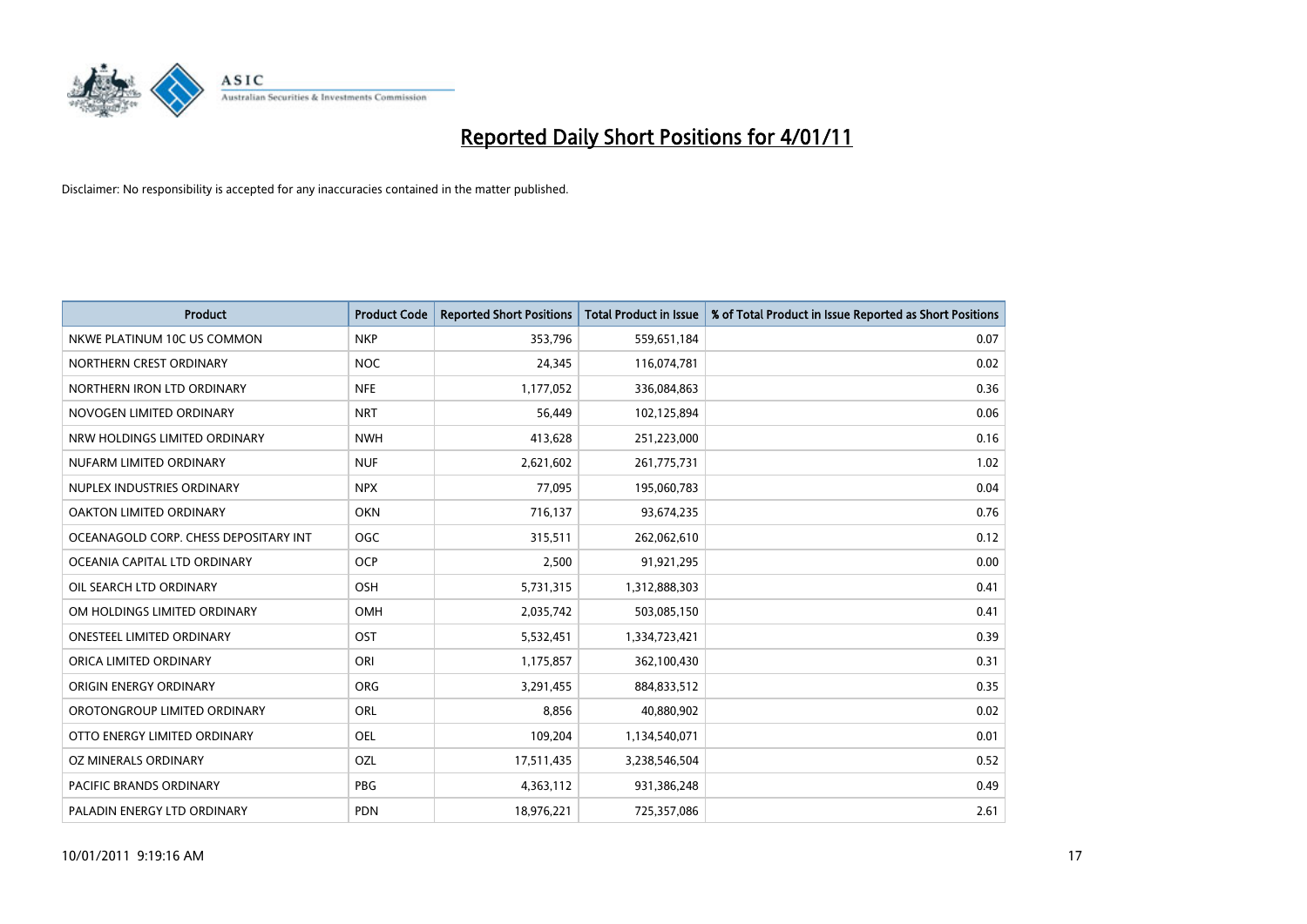

| Product                       | <b>Product Code</b> | <b>Reported Short Positions</b> | <b>Total Product in Issue</b> | % of Total Product in Issue Reported as Short Positions |
|-------------------------------|---------------------|---------------------------------|-------------------------------|---------------------------------------------------------|
| PANAUST LIMITED ORDINARY      | <b>PNA</b>          | 3,927,525                       | 2,955,176,819                 | 0.13                                                    |
| PANORAMIC RESOURCES ORDINARY  | PAN                 | 287,837                         | 206,087,842                   | 0.14                                                    |
| PAPERLINX LIMITED ORDINARY    | <b>PPX</b>          | 9,850,355                       | 603,580,761                   | 1.62                                                    |
| PATTIES FOODS LTD ORDINARY    | PFL                 | 1                               | 138,908,853                   | 0.00                                                    |
| PEET LIMITED ORDINARY         | <b>PPC</b>          | 120,833                         | 302,965,804                   | 0.04                                                    |
| PENINSULA ENERGY LTD ORDINARY | <b>PEN</b>          | 5,000                           | 1,942,189,657                 | 0.00                                                    |
| PERILYA LIMITED ORDINARY      | <b>PEM</b>          | 488,111                         | 526,075,563                   | 0.09                                                    |
| PERPETUAL LIMITED ORDINARY    | PPT                 | 1,926,063                       | 44,140,166                    | 4.38                                                    |
| PERSEUS MINING LTD ORDINARY   | PRU                 | 287,417                         | 422,837,088                   | 0.06                                                    |
| PETSEC ENERGY ORDINARY        | PSA                 | 223,332                         | 231,283,622                   | 0.10                                                    |
| PHARMAXIS LTD ORDINARY        | <b>PXS</b>          | 767,615                         | 226,126,434                   | 0.35                                                    |
| PHOTON GROUP LTD ORDINARY     | <b>PGA</b>          | 250,510                         | 1,540,543,357                 | 0.02                                                    |
| PIKE RIVER COAL ORDINARY      | <b>PRC</b>          | 257,595                         | 405,513,933                   | 0.06                                                    |
| PLATINUM ASSET ORDINARY       | <b>PTM</b>          | 3,002,253                       | 561,347,878                   | 0.51                                                    |
| PLATINUM AUSTRALIA ORDINARY   | <b>PLA</b>          | 3,074,516                       | 392,430,039                   | 0.80                                                    |
| PLATINUM CAPITAL LTD ORDINARY | <b>PMC</b>          | 1                               | 163,732,888                   | 0.00                                                    |
| PMP LIMITED ORDINARY          | <b>PMP</b>          | 99,916                          | 335,338,483                   | 0.02                                                    |
| PORT BOUVARD LIMITED ORDINARY | PBD                 | 6,754                           | 593,868,295                   | 0.00                                                    |
| PREMIER INVESTMENTS ORDINARY  | <b>PMV</b>          | 159,961                         | 155,030,045                   | 0.11                                                    |
| PRIMARY HEALTH CARE ORDINARY  | <b>PRY</b>          | 10,239,150                      | 496,043,188                   | 2.07                                                    |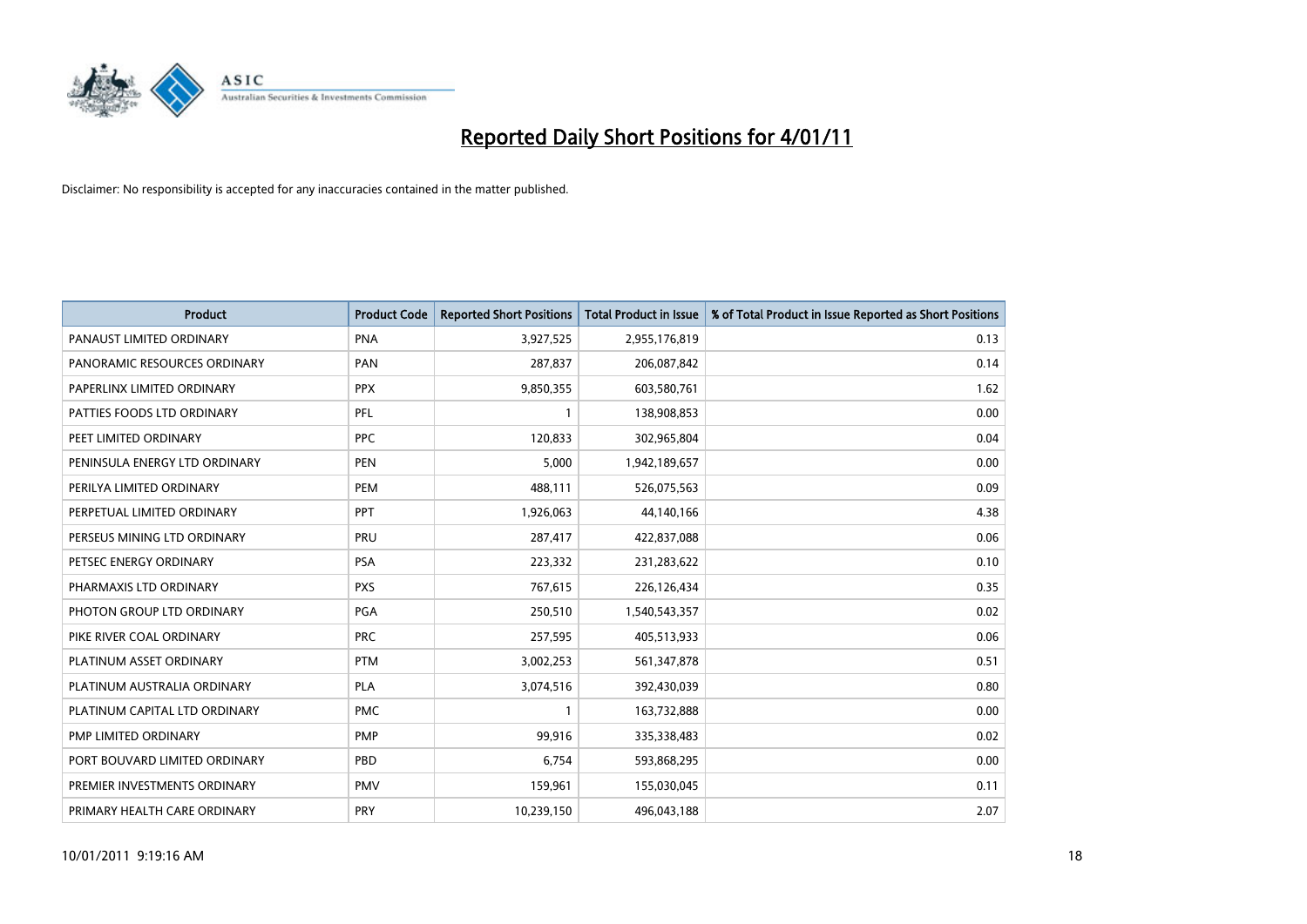

| Product                              | <b>Product Code</b> | <b>Reported Short Positions</b> | <b>Total Product in Issue</b> | % of Total Product in Issue Reported as Short Positions |
|--------------------------------------|---------------------|---------------------------------|-------------------------------|---------------------------------------------------------|
| PRIME INFR GROUP. STAPLED SECURITIES | PIH                 | 308,735                         | 351,776,795                   | 0.09                                                    |
| PRIME MEDIA GRP LTD ORDINARY         | <b>PRT</b>          | 2                               | 366,330,303                   | 0.00                                                    |
| PROGEN PHARMACEUTIC ORDINARY         | PGL                 | 151,596                         | 24,709,097                    | 0.61                                                    |
| PROGRAMMED ORDINARY                  | <b>PRG</b>          | 376,841                         | 118,169,908                   | 0.33                                                    |
| PSIVIDA CORP CDI 1:1                 | <b>PVA</b>          | 6,878                           | 7,752,716                     | 0.09                                                    |
| <b>QANTAS AIRWAYS ORDINARY</b>       | QAN                 | 21,886,644                      | 2,265,123,620                 | 0.97                                                    |
| OBE INSURANCE GROUP ORDINARY         | <b>OBE</b>          | 17,452,338                      | 1,051,660,007                 | 1.64                                                    |
| OR NATIONAL LIMITED ORDINARY         | <b>ORN</b>          | 13,225,833                      | 2,440,000,000                 | 0.53                                                    |
| RAMELIUS RESOURCES ORDINARY          | <b>RMS</b>          | 55,048                          | 291,208,795                   | 0.02                                                    |
| RAMSAY HEALTH CARE ORDINARY          | <b>RHC</b>          | 2,185,130                       | 202,081,252                   | 1.08                                                    |
| RANGE RESOURCES LTD ORDINARY         | <b>RRS</b>          | 850,000                         | 1,214,873,886                 | 0.07                                                    |
| <b>RCR TOMLINSON ORDINARY</b>        | <b>RCR</b>          | 68,067                          | 131,892,672                   | 0.05                                                    |
| <b>REA GROUP ORDINARY</b>            | <b>REA</b>          | 16,226                          | 129,691,280                   | 0.00                                                    |
| <b>RECKON LIMITED ORDINARY</b>       | <b>RKN</b>          | 96,997                          | 133,384,060                   | 0.07                                                    |
| <b>RED FORK ENERGY ORDINARY</b>      | <b>RFE</b>          | 7,696                           | 139,535,000                   | 0.01                                                    |
| REED RESOURCES LTD ORDINARY          | <b>RDR</b>          | 268,205                         | 192,271,768                   | 0.14                                                    |
| REGIS RESOURCES ORDINARY             | <b>RRL</b>          | 1,431,686                       | 430,053,915                   | 0.32                                                    |
| RESMED INC CDI 10:1                  | <b>RMD</b>          | 7,423,757                       | 1,516,163,980                 | 0.47                                                    |
| <b>RESOLUTE MINING ORDINARY</b>      | <b>RSG</b>          | 2,341,130                       | 451,648,787                   | 0.52                                                    |
| RESOURCE GENERATION ORDINARY         | <b>RES</b>          | 157,911                         | 243,900,530                   | 0.06                                                    |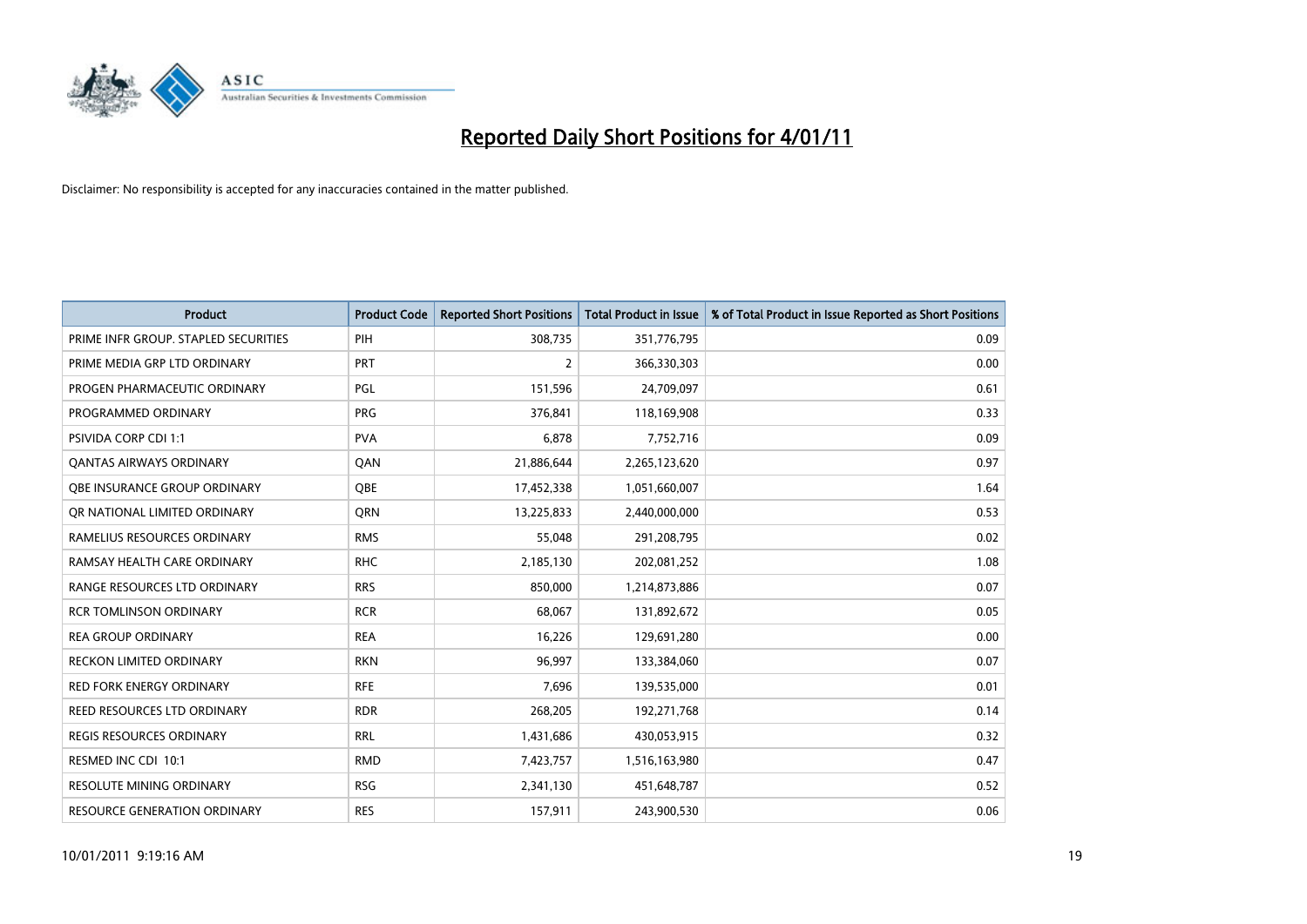

| Product                            | <b>Product Code</b> | <b>Reported Short Positions</b> | <b>Total Product in Issue</b> | % of Total Product in Issue Reported as Short Positions |
|------------------------------------|---------------------|---------------------------------|-------------------------------|---------------------------------------------------------|
| REVA MEDICAL, INC CDI 10:1         | <b>RVA</b>          | 486,000                         | 304,803,740                   | 0.16                                                    |
| REVERSE CORP LIMITED ORDINARY      | <b>REF</b>          | 25,141                          | 92,382,175                    | 0.03                                                    |
| REX MINERALS LIMITED ORDINARY      | <b>RXM</b>          | 80,000                          | 150,284,460                   | 0.05                                                    |
| RHG LIMITED ORDINARY               | <b>RHG</b>          | 59,675                          | 318,745,978                   | 0.01                                                    |
| <b>RIDLEY CORPORATION ORDINARY</b> | <b>RIC</b>          | 53,937                          | 307,817,071                   | 0.02                                                    |
| RIO TINTO LIMITED ORDINARY         | <b>RIO</b>          | 14,864,286                      | 435,758,720                   | 3.38                                                    |
| RIVERCITY MOTORWAY STAPLED         | <b>RCY</b>          | 400,208                         | 957,010,115                   | 0.04                                                    |
| RIVERSDALE MINING ORDINARY         | <b>RIV</b>          | 1,305,427                       | 236,696,188                   | 0.56                                                    |
| ROC OIL COMPANY ORDINARY           | <b>ROC</b>          | 1,241,578                       | 713,154,560                   | 0.18                                                    |
| SAI GLOBAL LIMITED ORDINARY        | SAI                 | 263,551                         | 197,907,700                   | 0.12                                                    |
| SALMAT LIMITED ORDINARY            | <b>SLM</b>          | 79,860                          | 159,749,049                   | 0.05                                                    |
| SAMSON OIL & GAS LTD ORDINARY      | SSN                 | 120,000                         | 1,664,588,164                 | 0.01                                                    |
| SANDFIRE RESOURCES ORDINARY        | <b>SFR</b>          | 10,265                          | 148, 167, 539                 | 0.00                                                    |
| SANTOS LTD ORDINARY                | <b>STO</b>          | 2,373,262                       | 874,094,827                   | 0.26                                                    |
| SARACEN MINERAL ORDINARY           | <b>SAR</b>          | 384,711                         | 492,151,415                   | 0.08                                                    |
| SEDGMAN LIMITED ORDINARY           | SDM                 | 171,673                         | 207,997,898                   | 0.08                                                    |
| SEEK LIMITED ORDINARY              | <b>SEK</b>          | 1,128,725                       | 336,584,488                   | 0.32                                                    |
| SENETAS CORPORATION ORDINARY       | <b>SEN</b>          | 756,999                         | 463,105,195                   | 0.16                                                    |
| SERVCORP LIMITED ORDINARY          | SRV                 | 152,480                         | 98,440,807                    | 0.15                                                    |
| SERVICE STREAM ORDINARY            | <b>SSM</b>          | 344,663                         | 283,418,867                   | 0.12                                                    |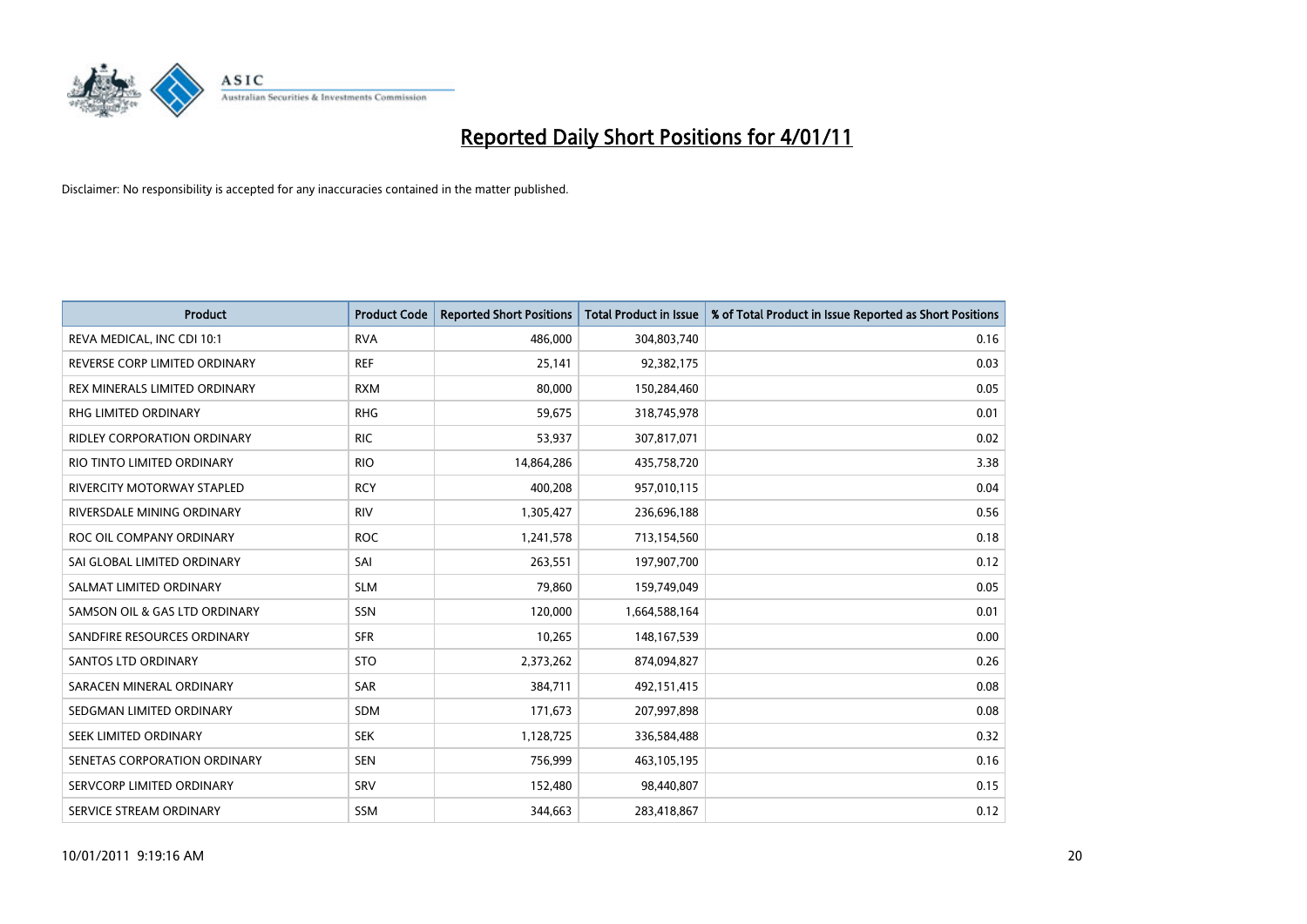

| <b>Product</b>                            | <b>Product Code</b> | <b>Reported Short Positions</b> | <b>Total Product in Issue</b> | % of Total Product in Issue Reported as Short Positions |
|-------------------------------------------|---------------------|---------------------------------|-------------------------------|---------------------------------------------------------|
| SEVEN GROUP HOLDINGS ORDINARY             | <b>SVW</b>          | 180,131                         | 305,410,281                   | 0.06                                                    |
| SIGMA PHARMACEUTICAL ORDINARY             | <b>SIP</b>          | 5,327,170                       | 1,178,626,572                 | 0.45                                                    |
| SILEX SYSTEMS ORDINARY                    | <b>SLX</b>          | 171,276                         | 166,106,391                   | 0.10                                                    |
| SILVER LAKE RESOURCE ORDINARY             | <b>SLR</b>          | 354,823                         | 178,882,838                   | 0.20                                                    |
| SIMS METAL MGMT LTD ORDINARY              | SGM                 | 3,005,483                       | 204,921,757                   | 1.44                                                    |
| SINGAPORE TELECOMM. CHESS DEPOSITARY INT  | SGT                 | 2,557,653                       | 369,458,397                   | 0.70                                                    |
| SKILLED GROUP LTD ORDINARY                | <b>SKE</b>          | 249,204                         | 190,738,408                   | 0.13                                                    |
| SKY CITY ENTERTAIN, ORDINARY              | <b>SKC</b>          | 3,148,792                       | 575,114,687                   | 0.55                                                    |
| <b>SKY NETWORK ORDINARY</b>               | <b>SKT</b>          | 198,560                         | 389,139,785                   | 0.05                                                    |
| SMS MANAGEMENT, ORDINARY                  | <b>SMX</b>          | 21,060                          | 67,661,358                    | 0.04                                                    |
| SONIC HEALTHCARE ORDINARY                 | <b>SHL</b>          | 3,245,012                       | 388,429,875                   | 0.85                                                    |
| SOUL PATTINSON (W.H) ORDINARY             | SOL                 | 363                             | 238,640,580                   | 0.00                                                    |
| SP AUSNET STAPLED SECURITIES              | <b>SPN</b>          | 7,844,117                       | 2,795,115,439                 | 0.28                                                    |
| SPARK INFRASTRUCTURE STAPLEDNOTE&UNIT DEF | <b>SKIDA</b>        | 2,376,191                       | 1,326,734,264                 | 0.17                                                    |
| SPDR 200 FUND ETF UNITS                   | <b>STW</b>          | 21,875                          | 57,728,081                    | 0.04                                                    |
| SPECIALTY FASHION ORDINARY                | <b>SFH</b>          | 850,837                         | 191,268,264                   | 0.44                                                    |
| SPHERE MINERALS LTD ORDINARY              | <b>SPH</b>          | 7,507                           | 171,348,151                   | 0.00                                                    |
| SPOTLESS GROUP LTD ORDINARY               | <b>SPT</b>          | 1,788,695                       | 261,070,153                   | 0.69                                                    |
| ST BARBARA LIMITED ORDINARY               | <b>SBM</b>          | 2,636,109                       | 325,615,389                   | 0.82                                                    |
| STAGING CONNECTIONS ORDINARY              | <b>STG</b>          | 2,917,189                       | 78,317,726                    | 3.72                                                    |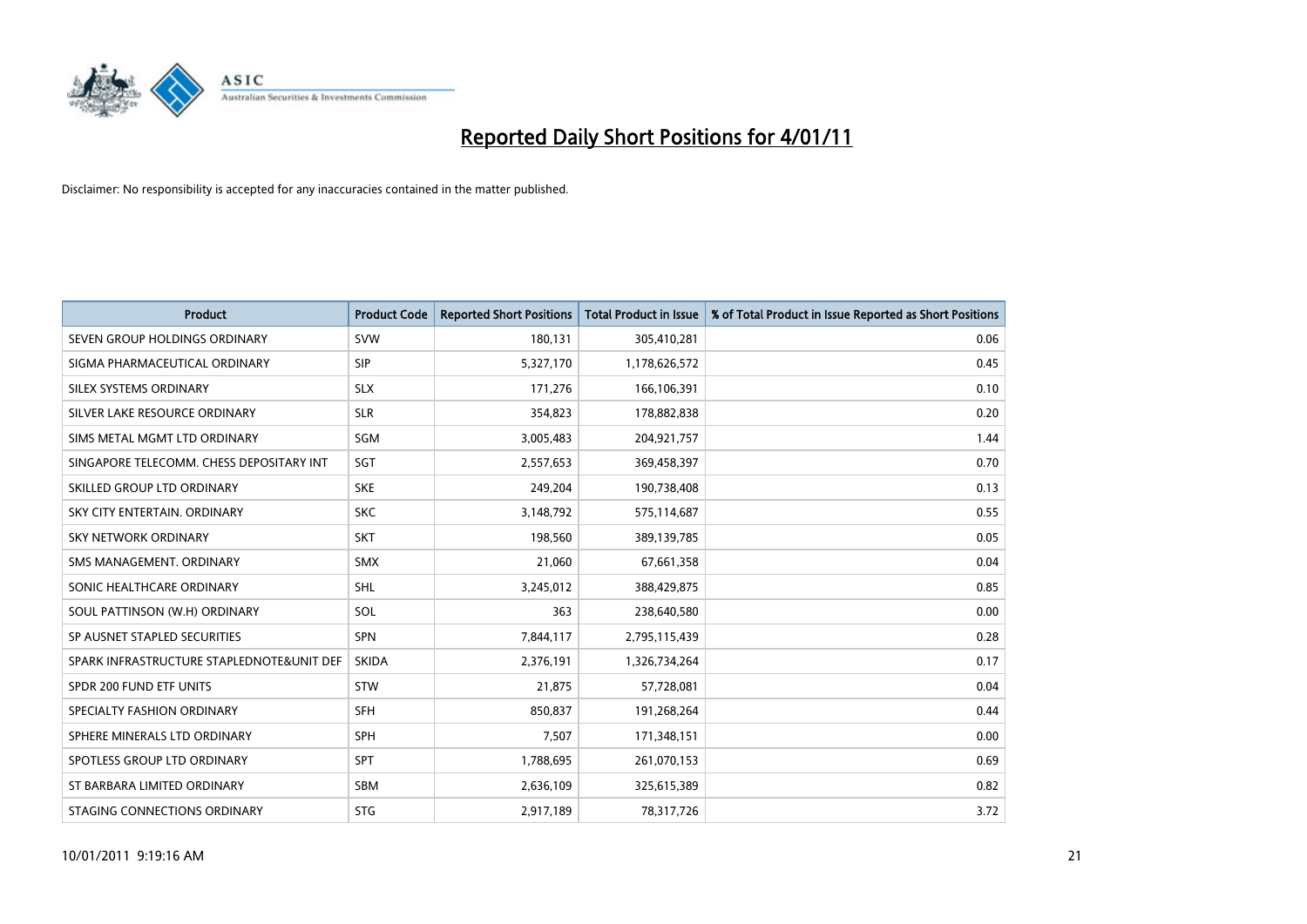

| <b>Product</b>                        | <b>Product Code</b> | <b>Reported Short Positions</b> | <b>Total Product in Issue</b> | % of Total Product in Issue Reported as Short Positions |
|---------------------------------------|---------------------|---------------------------------|-------------------------------|---------------------------------------------------------|
| STANMORE COAL LTD ORDINARY            | <b>SMR</b>          | 26,953                          | 86,750,738                    | 0.03                                                    |
| STARPHARMA HOLDINGS ORDINARY          | SPL                 | 1,564                           | 242,177,208                   | 0.00                                                    |
| STH AMERICAN COR LTD ORDINARY         | SAY                 | 9,200                           | 233,651,371                   | 0.00                                                    |
| STHN CROSS MEDIA ORDINARY             | <b>SXL</b>          | 414,469                         | 378,827,750                   | 0.11                                                    |
| STOCKLAND UNITS/ORD STAPLED           | SGP                 | 10,899,474                      | 2,383,036,717                 | 0.45                                                    |
| STRAITS RESOURCES ORDINARY            | <b>SRL</b>          | 2,814,389                       | 255,203,613                   | 1.09                                                    |
| STW COMMUNICATIONS ORDINARY           | SGN                 | 259,376                         | 364,310,964                   | 0.07                                                    |
| SUNCORP GROUP LTD DEFERRED SETTLEMENT | <b>SUNDA</b>        | 3,010,649                       | 1,281,390,524                 | 0.21                                                    |
| SUNDANCE RESOURCES ORDINARY           | <b>SDL</b>          | 6,414,738                       | 2,711,395,932                 | 0.24                                                    |
| SUNLAND GROUP LTD ORDINARY            | <b>SDG</b>          | 63,112                          | 226,093,183                   | 0.02                                                    |
| SUPER RET REP LTD ORDINARY            | <b>SUL</b>          | 134,581                         | 128,902,619                   | 0.10                                                    |
| SWICK MINING ORDINARY                 | <b>SWK</b>          | 10,528                          | 236,724,970                   | 0.00                                                    |
| SYMEX HOLDINGS ORDINARY               | SYM                 | 6,633                           | 125,037,628                   | 0.01                                                    |
| TABCORP HOLDINGS LTD ORDINARY         | <b>TAH</b>          | 1,456,799                       | 684,918,140                   | 0.21                                                    |
| <b>TALENT2 INTERNATION ORDINARY</b>   | <b>TWO</b>          | 7                               | 141,671,625                   | 0.00                                                    |
| TANAMI GOLD NL ORDINARY               | <b>TAM</b>          | 56,946                          | 260,947,676                   | 0.02                                                    |
| TAP OIL LIMITED ORDINARY              | <b>TAP</b>          | 59,117                          | 240,967,311                   | 0.03                                                    |
| TASSAL GROUP LIMITED ORDINARY         | <b>TGR</b>          | 130,432                         | 146,304,404                   | 0.08                                                    |
| <b>TATTS GROUP LTD ORDINARY</b>       | <b>TTS</b>          | 5,295,876                       | 1,300,888,465                 | 0.39                                                    |
| TELECOM CORPORATION ORDINARY          | TEL                 | 11,392,884                      | 1,924,622,088                 | 0.59                                                    |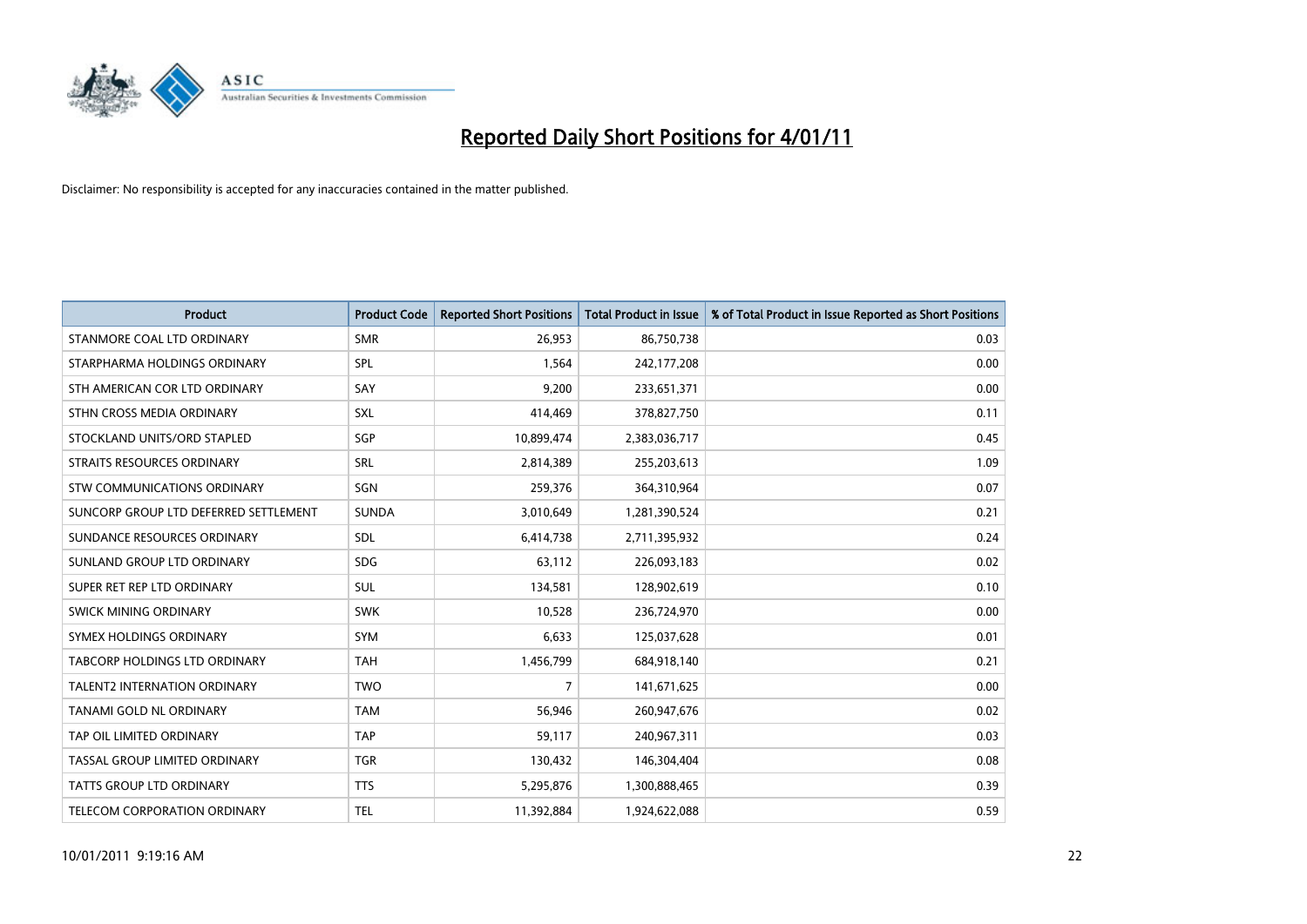

| <b>Product</b>                          | <b>Product Code</b> | <b>Reported Short Positions</b> | <b>Total Product in Issue</b> | % of Total Product in Issue Reported as Short Positions |
|-----------------------------------------|---------------------|---------------------------------|-------------------------------|---------------------------------------------------------|
| TELSTRA CORPORATION, ORDINARY           | <b>TLS</b>          | 9,858,491                       | 12,443,074,357                | 0.07                                                    |
| TEN NETWORK HOLDINGS ORDINARY           | <b>TEN</b>          | 12,879,066                      | 1,045,236,720                 | 1.25                                                    |
| TERANGA GOLD CORP CDI 1:1               | <b>TGZ</b>          | 79,316                          | 163,777,979                   | 0.05                                                    |
| TFS CORPORATION LTD ORDINARY            | <b>TFC</b>          | 64,245                          | 227,360,909                   | 0.02                                                    |
| THE REJECT SHOP ORDINARY                | <b>TRS</b>          | 154,651                         | 26,033,570                    | 0.60                                                    |
| THOR MINING PLC CHESS DEPOSITARY        | <b>THR</b>          | 2,307                           | 288,754,017                   | 0.00                                                    |
| THORN GROUP LIMITED ORDINARY            | <b>TGA</b>          | 45.198                          | 129,858,924                   | 0.03                                                    |
| THUNDELARRA EXPLOR. ORDINARY            | <b>THX</b>          | 14,859                          | 153,412,482                   | 0.01                                                    |
| TIMBERCORP LIMITED ORDINARY             | <b>TIM</b>          | 90,074                          | 352,071,429                   | 0.02                                                    |
| <b>TISHMAN SPEYER UNITS</b>             | <b>TSO</b>          | 915,524                         | 338,440,904                   | 0.27                                                    |
| TNG LIMITED ORDINARY                    | <b>TNG</b>          | 4,321                           | 258,055,076                   | 0.00                                                    |
| TOLL HOLDINGS LTD ORDINARY              | <b>TOL</b>          | 10,356,408                      | 706,577,616                   | 1.47                                                    |
| TORO ENERGY LIMITED ORDINARY            | <b>TOE</b>          | 96,904                          | 964,936,676                   | 0.01                                                    |
| <b>TOWER AUSTRALIA ORDINARY</b>         | <b>TAL</b>          | 175,511                         | 419,652,394                   | 0.03                                                    |
| TOWER LIMITED ORDINARY                  | <b>TWR</b>          | 690,392                         | 260,716,311                   | 0.26                                                    |
| TOX FREE SOLUTIONS ORDINARY             | <b>TOX</b>          | 92,677                          | 91,855,500                    | 0.09                                                    |
| TPG TELECOM LIMITED ORDINARY            | <b>TPM</b>          | 2,470,515                       | 775,522,421                   | 0.31                                                    |
| TRANSFIELD SERV INFR STAPLED SECURITIES | <b>TSI</b>          | 209,212                         | 434,862,971                   | 0.05                                                    |
| <b>TRANSFIELD SERVICES ORDINARY</b>     | <b>TSE</b>          | 3,185,407                       | 516,941,447                   | 0.61                                                    |
| TRANSPACIFIC INDUST. ORDINARY           | <b>TPI</b>          | 12,813,332                      | 960,638,735                   | 1.33                                                    |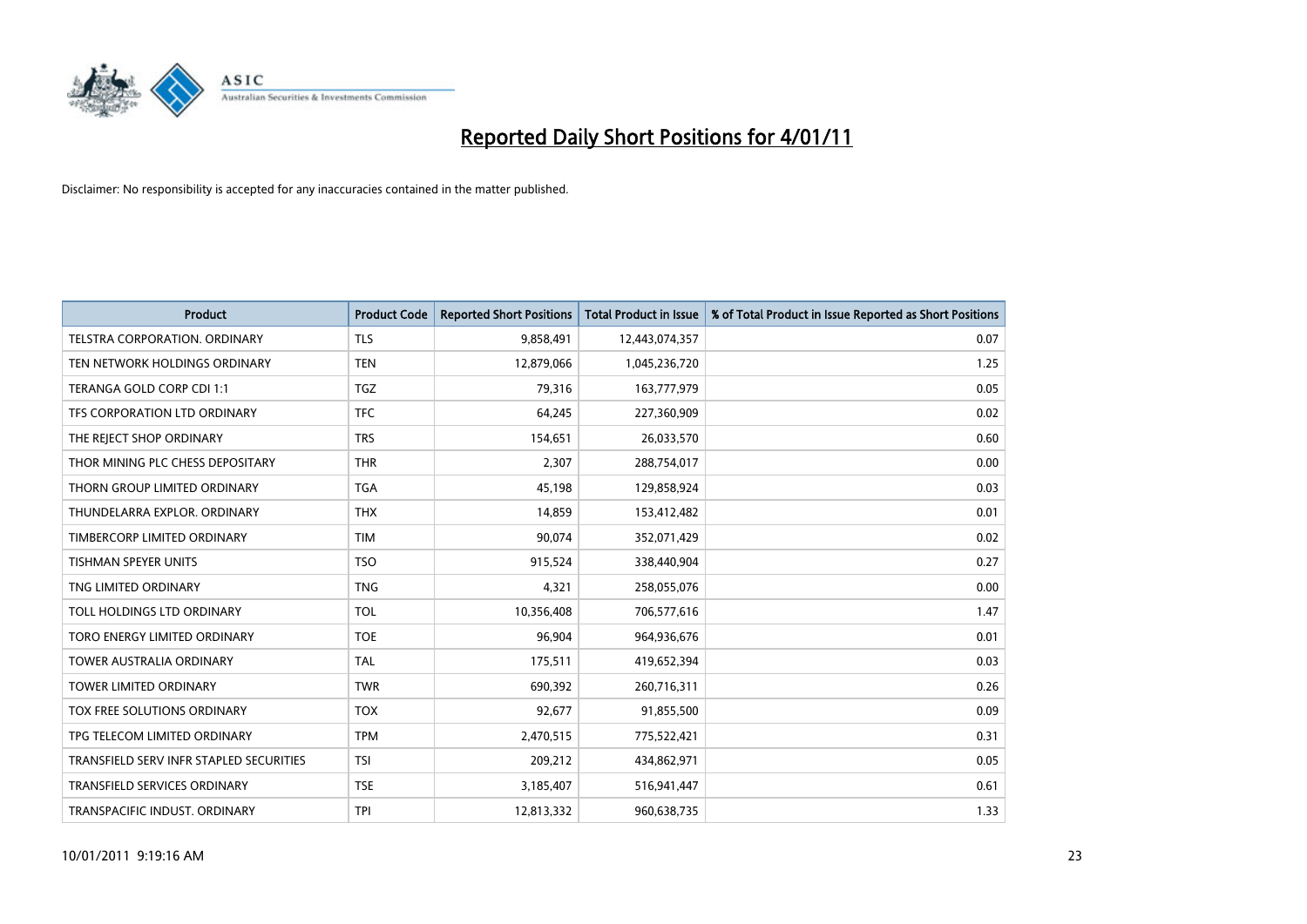

| <b>Product</b>                            | <b>Product Code</b> | <b>Reported Short Positions</b> | <b>Total Product in Issue</b> | % of Total Product in Issue Reported as Short Positions |
|-------------------------------------------|---------------------|---------------------------------|-------------------------------|---------------------------------------------------------|
| TRANSURBAN GROUP TRIPLE STAPLED SEC.      | <b>TCL</b>          | 1,896,825                       | 1,441,290,633                 | 0.12                                                    |
| TRINITY GROUP STAPLED SECURITIES          | <b>TCO</b>          | 3,419                           | 231,701,539                   | 0.00                                                    |
| TROY RESOURCES NL ORDINARY                | <b>TRY</b>          | 51,617                          | 87,477,823                    | 0.05                                                    |
| UGL LIMITED ORDINARY                      | <b>UGL</b>          | 4,595,434                       | 166,028,705                   | 2.77                                                    |
| UNILIFE CORPORATION CDI US PROHIBITED     | <b>UNS</b>          | 86,651                          | 237,271,806                   | 0.04                                                    |
| UXC LIMITED ORDINARY                      | <b>UXC</b>          | 14,271                          | 305,789,718                   | 0.00                                                    |
| VALAD PROPERTY GROUP STAPLED US PROHIBIT. | <b>VPG</b>          | 3,860,250                       | 115,108,116                   | 3.35                                                    |
| <b>VDM GROUP LIMITED ORDINARY</b>         | <b>VMG</b>          | 11,116                          | 193,127,749                   | 0.01                                                    |
| VENTURE MINERALS ORDINARY                 | <b>VMS</b>          | 6,500                           | 220,943,592                   | 0.00                                                    |
| VILLAGE ROADSHOW LTD ORDINARY             | <b>VRL</b>          | 450                             | 151,668,100                   | 0.00                                                    |
| <b>VIRGIN BLUE HOLDINGS ORDINARY</b>      | <b>VBA</b>          | 7,846,227                       | 2,210,197,600                 | 0.35                                                    |
| <b>VISION GROUP HLDGS ORDINARY</b>        | <b>VGH</b>          | 78,000                          | 73,583,806                    | 0.11                                                    |
| <b>VITA GROUP LTD ORDINARY</b>            | <b>VTG</b>          | 75,190                          | 142,499,800                   | 0.05                                                    |
| VITERRA INC CDI 1:1                       | <b>VTA</b>          | 4,177                           | 68,629,939                    | 0.01                                                    |
| <b>WAREHOUSE GROUP ORDINARY</b>           | <b>WHS</b>          | 76,160                          | 311,195,868                   | 0.02                                                    |
| <b>WATPAC LIMITED ORDINARY</b>            | <b>WTP</b>          | 57,022                          | 183,341,382                   | 0.02                                                    |
| <b>WDS LIMITED ORDINARY</b>               | <b>WDS</b>          | 41,255                          | 143,107,458                   | 0.03                                                    |
| WEBJET LIMITED ORDINARY                   | <b>WEB</b>          | 64,934                          | 77,661,278                    | 0.09                                                    |
| <b>WESFARMERS LIMITED ORDINARY</b>        | <b>WES</b>          | 19,132,251                      | 1,005,182,279                 | 1.89                                                    |
| WESFARMERS LIMITED PARTIALLY PROTECTED    | <b>WESN</b>         | 1,253,473                       | 151,889,883                   | 0.81                                                    |